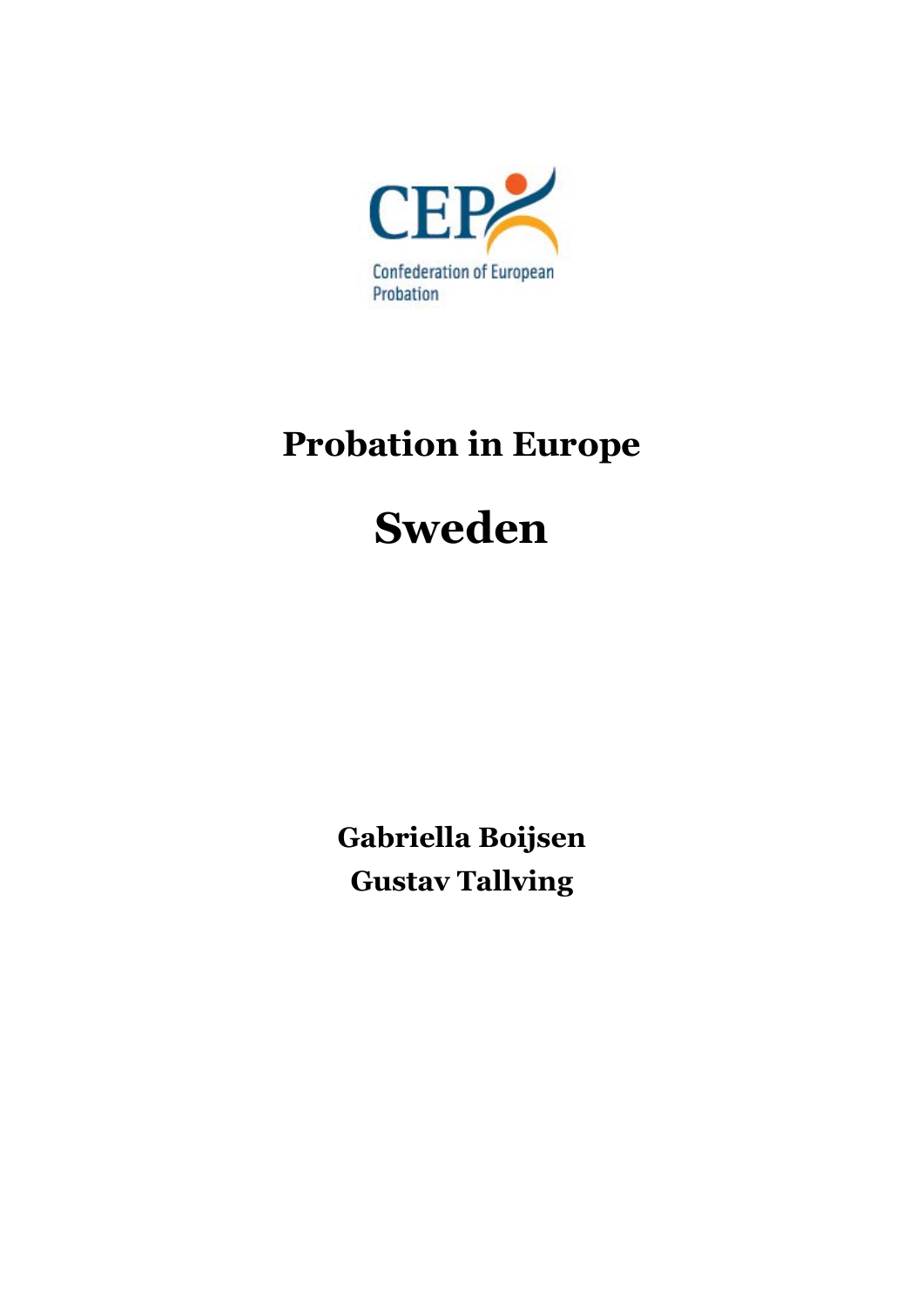

# **Probation in Europe**

Sweden

## **Gabriella Boijsen**

Analyst Swedish Prison and Probation Service Head Office, Division of Probation gabriella.boijsen@kriminalvarden.se

#### **Gustav Tallving**

Expert Swedish Prison and Probation Service Head Office, Office of International Affairs gustav.tallving@kriminalvarden.se

December, 2017

Edited by: **Anton van Kalmthout Ioan Durnescu**

ISBN/EAN: 978-90-820804-0-7

This publication was funded by the Ministry of Justice and Safety of the Netherlands and the Dutch foundation *Stichting Nationale Reclasseringsactie*

Published by:

CEP, Confederation of European Probation P.O. Box 8215 3503 RE Utrecht The Netherlands www.cep-probation.org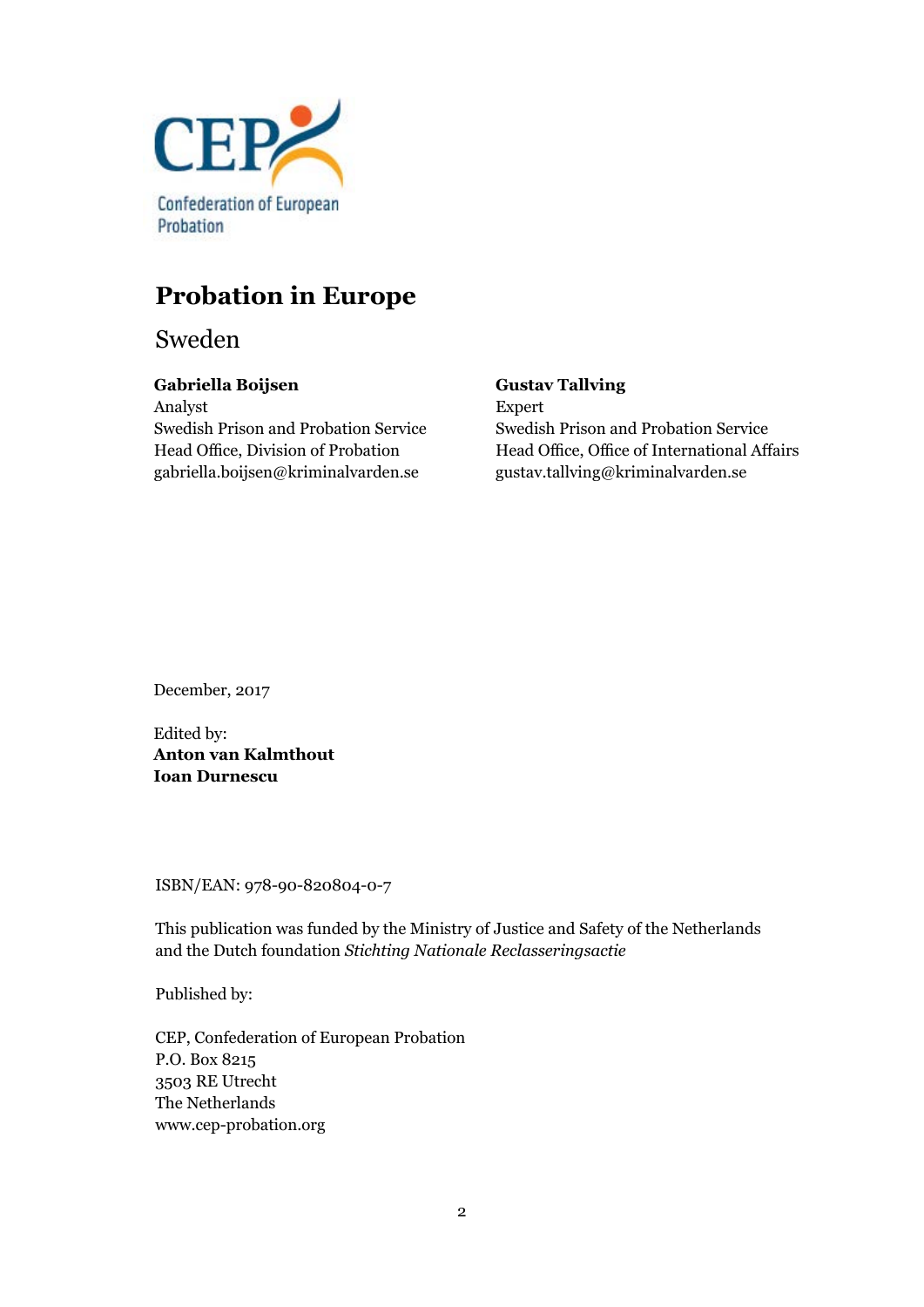# **Table of contents**

| 1.           | <b>INTRODUCTION</b>                                                      | $\overline{4}$ |
|--------------|--------------------------------------------------------------------------|----------------|
| 1.1.         | Probation organization                                                   | 4              |
| 1.2.         | Probation activities in a nutshell                                       | $\overline{4}$ |
| 1.3.         | General remarks about the implementation of Probation Rules              | 5              |
| 2.           | HISTORICAL DEVELOPMENT OF THE PROBATION SYSTEM                           | 6              |
| 2.1.         | History from the origins to 2008                                         | 6              |
| 2.1.1.       | Consolidation of the agency                                              | 7              |
| 2.2.         | Recent development from 2008 until 2016                                  | 8              |
| 2.2.1.       | Declining prison and probation population                                | 8              |
| 2.2.2.       | New organization                                                         | $\, 8$         |
| 2.2.3.       | New methods                                                              | 8              |
| 3.           | LEGISLATIVE BASIS OF THE PROBATION SYSTEM                                | 9              |
| 3.1.         | Legislative basis                                                        | 9              |
| 3.2.         | Mission, mission statement, and crime prevention                         | 11             |
| 3.3.         | Victim assistance                                                        | 11             |
| 3.4.         | Volunteer involvement                                                    | 12             |
| 4.           | THE ORGANIZATION OF PROBATION SERVICE                                    | 13             |
| 4.1.         | Main Characteristics                                                     | 13             |
| 5.           | DIFFERENT STAGES OF THE CRIMINAL JUSTICE PROCESS                         | 15             |
| 5.1.         | Pre-trial phase                                                          | 15             |
| 5.1.1.       | Outreach work                                                            | 15             |
| 5.1.2.       | Pre-sentence reports                                                     | 16             |
| 5.2.         | The execution of sanctions                                               | 16             |
| 5.2.1.       | Community sanctions                                                      | 17             |
| 5.2.2.       | Prison sentences<br>Aftercare                                            | $17 \,$        |
| 5.3.         |                                                                          | 18             |
| 6.           | PROBATION METHODOLOGY                                                    | 18             |
| 6.1.         | Pre-sentence reports                                                     | 19             |
| 6.2.         | Supervision                                                              | 19             |
| 6.3.<br>6.4. | Rehabilitation programs<br>Third party rehabilitation measures           | 21<br>22       |
|              |                                                                          |                |
| 7.           | FINANCES, ACCOUNTING, REGISTRATION SYSTEMS,<br>AND EVALUATION PROCEDURES |                |
|              | Finances                                                                 | 23             |
| 7.1.<br>7.2. | Accounting                                                               | 23<br>24       |
| 7.3.         | Registration systems and evaluation procedures                           | 25             |
|              | SOCIETAL SUPPORT AND CLIENTS' VIEWS                                      |                |
| 8.<br>8.1.   |                                                                          | 27             |
| 8.2.         | Societal support<br>Clients' views                                       | 27<br>27       |
|              |                                                                          |                |
| 9.           | PROBATION CLIENTS' RIGHTS                                                | 28             |
| 10.          | DEVELOPMENTS TO BE EXPECTED                                              | 28             |
| 11.          | <b>IMPORTANT PUBLICATIONS</b>                                            | 30             |
| 12.          | <b>CONTACT DETAILS</b>                                                   | 30             |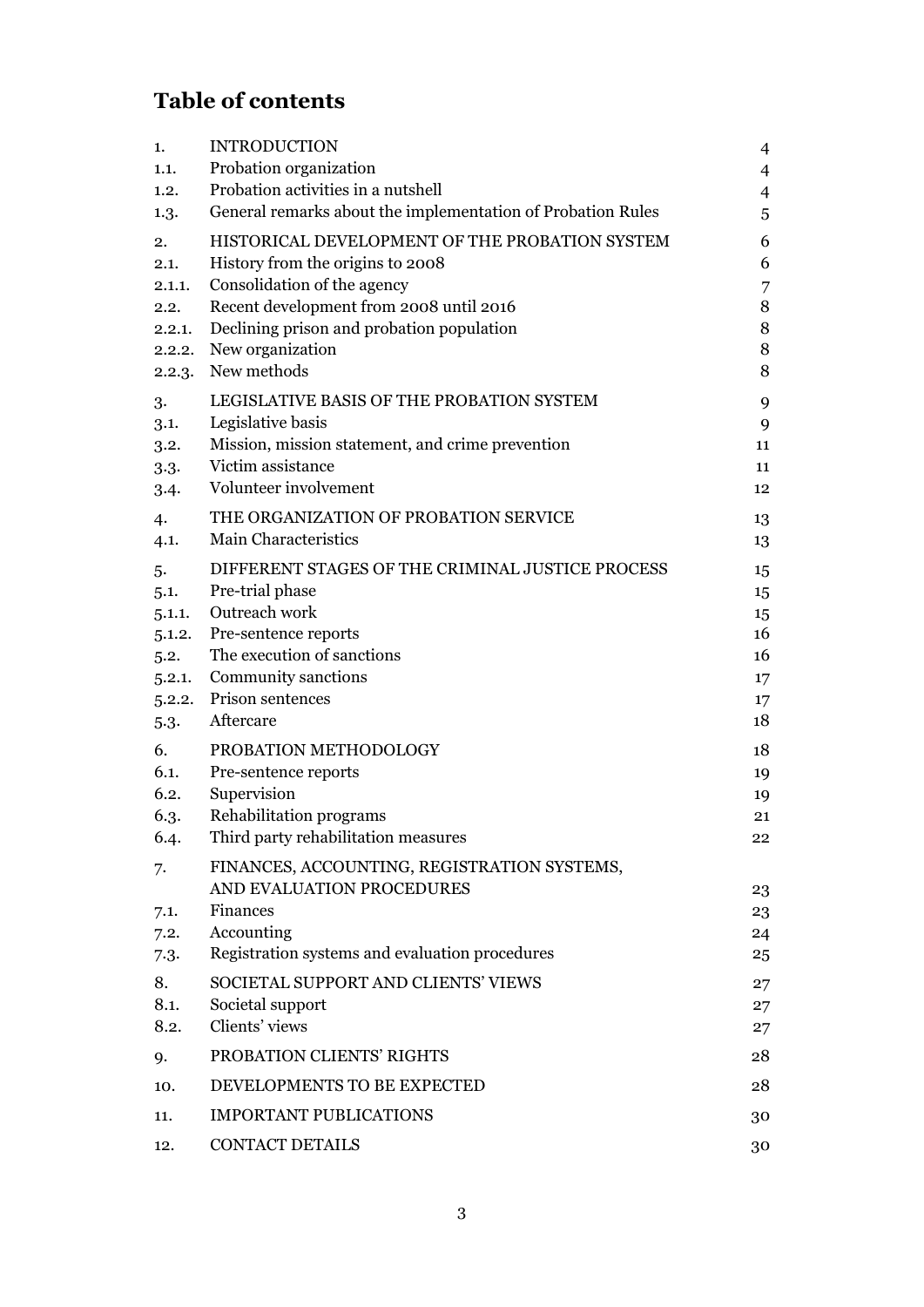# **1. INTRODUCTION**

#### **1.1. Probation organization**

The Swedish Prison and Probation Service (SPPS) is a government agency, which is subordinate to the Ministry of Justice. SPPS consists of a Head Office and six regional offices. The regional offices are head of a geographic area of remand prisons, prisons and probation units. Each regional office (which is headed by a regional director) is responsible for the operational guidance of the different units under their command. There are totally 34 probation units.

Independent supervision boards, headed by an experienced judge, mainly deal with misconduct in community sanctions. They are empowered to warn clients who violate the conditions of supervision, to require the temporary short-term arrest of clients who are out of contact, to modify the conditions of supervision and, if necessary, to recommend the revocation of probation.

## **1.2. Probation activities in a nutshell**

The probation service is responsible for performing pre-sentence investigations, executing non-custodial sanctions, supervising conditionally released parolees, and executing shorter prison sentences through electronic monitoring ("front door scheme"). Furthermore, the Probation service has an important role in the individual sentence planning of all clients in SPPS who will at some point be placed under supervision once conditionally released. This includes the initial planning of even long-term prison sentences and working with specific pre-release measures such as electronic monitoring ("back door scheme") and placement in half-way houses.

SPPS has, in the past few years, introduced new methods of structured assessment in the individual sentence planning, in accordance with the risk-need-responsivity (RNR) model. The structured assessment is the basis for the direction and intensity of supervision and interventions. To increase the adherence to the RNR principles in the daily work of probation officers, a structured method. Strategic Training Initiative in Community Supervision (STICS) has been adapted from Canada and implemented in the Probation service. KRIMSTICS, as it is known in Sweden, includes a structure for all client supervision, whether the client is sentenced to probation or has been conditionally released from prison, with specific interventions to be taught and used in order to increase prosocial behaviour and counteract recidivism.

The probation service adheres to the *principle of normalization*, meaning that the clients' needs should be provided by the same community services that other citizens have access to. The measures taken within the probation service are designed to specifically address the task of reducing recidivism but still maintaining a certain level of control. This is often done in collaboration with other agencies that provide services to the clients. SPPS conducts its own treatment programmes, as well as preparatory programs, and boosters within areas of criminality, violence, and substance abuse. Furthermore, the probation service collaborates with social service agencies, the Employment Agency, health care providers, and so on, to insure that the clients' needs are met.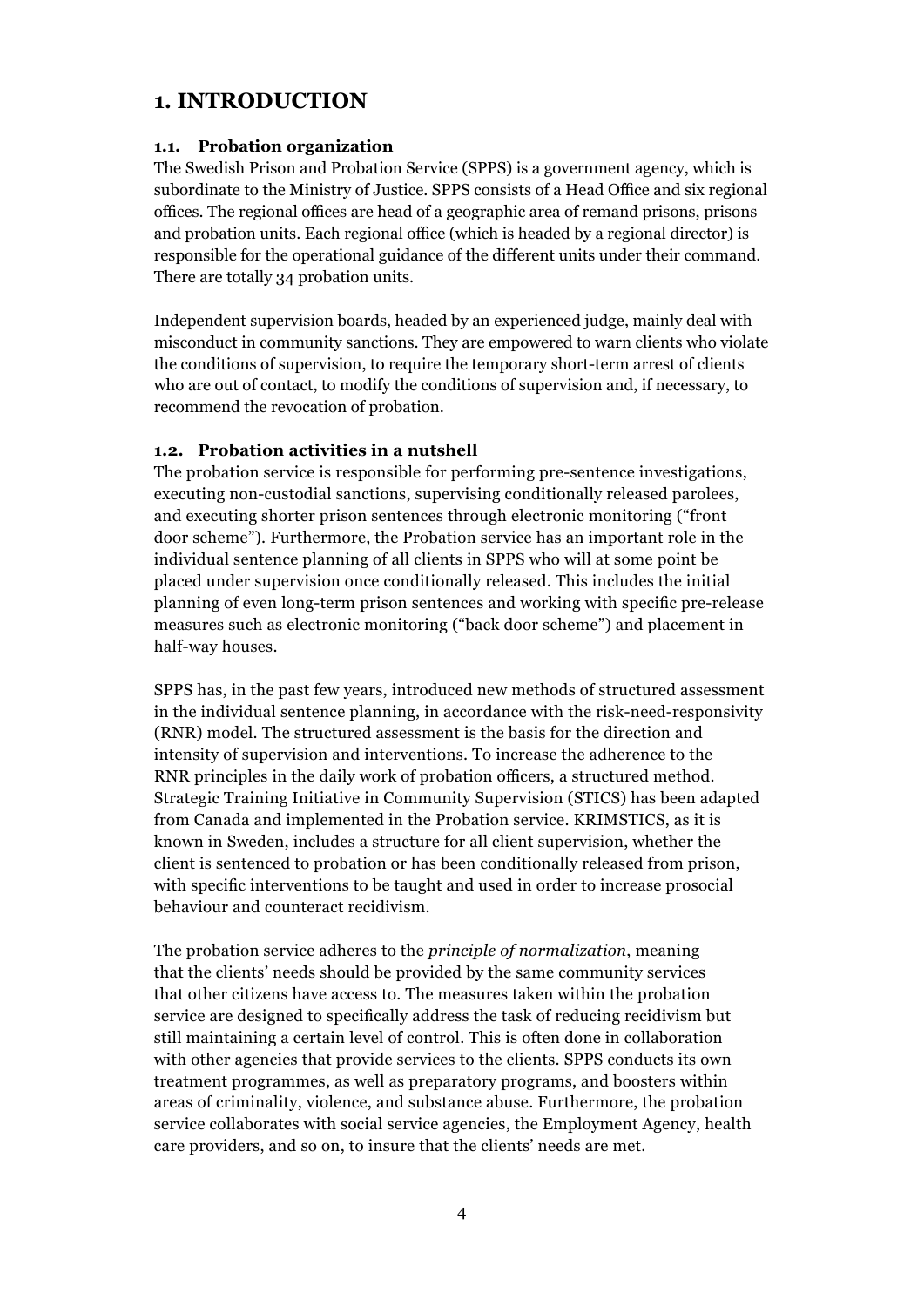#### **1.3. General remarks about the implementation of Probation Rules**

While the Probation Rules are not very well known in the general probation staff and is not widely used as a point of reference, most of the rules resonate very well with the legislative and practical probation work done within the Swedish Prison and Probation Service. The recent developments of a new structure for sentence planning and new methodology for supervision are examples of how the Probation Rules are being implemented in practice.

Of course, there is still more to be done. One area of continued development relates to a basic principle, number 4 specifically, which states that "[…] The interventions of probation agencies shall be carried out without discrimination on any ground[...]". One such ground for discrimination that is named is language. While the SPPS is working to not make language a barrier in the interventions, and in the end also community sanctions, offered and made possible, there are still obstacles related to this. One such obstacle is that rehabilitation programmes are mainly offered in Swedish. In the past few years, efforts have been made to train multilingual staff to lead treatment programmes, along with translating work books and other material used within these programmes, to facilitate the participation of those clients with a limited knowledge of the Swedish language. Materials have also been re-worked into an easier version of Swedish, to promote accessibility. With the variety of rehabilitation programs available and the many languages spoken by clients of the SPPS, the needs still far outweigh the current offerings.

<span id="page-4-0"></span>Basic principle number 13 states that "All activities and interventions undertaken by probation agencies shall conform to the highest national and international ethical and professional standards." This is, of course, an area in which constant revision and improvement is necessary. The focus in the probation service in the past few years has been on uniform, but individually tailored, legally secure work with clients. There are still several areas in which there are unfounded differences between how client cases are handled in different probation units, due to locally developed practices. Measures are being taken to reach a larger degree of national unity in practice and increase the quality of work in the process. One such measure regards pre-sentence reports. In 2016 an audit was centrally performed, which showed that pre-sentence reports varied widely in how they were written and on what basis. As a result, in 2017 a nationally organized peer review was conducted, in which probation officers working with pre-sentence reports were tasked with auditing pre-sentence reports written by probation officers at a different probation unit. The audit was done according to a national survey and resulted in a report showing in which areas there are still unfounded differences and in which areas progress has been made. The main point of the peer review was, however, to engage the probation officers in noting differences and relating those differences to legislation, regulations, and the national handbook for pre-sentence investigations. The peer review, in and of itself, was a measure to increase national unity in practice, and early indications have shown some positive effects.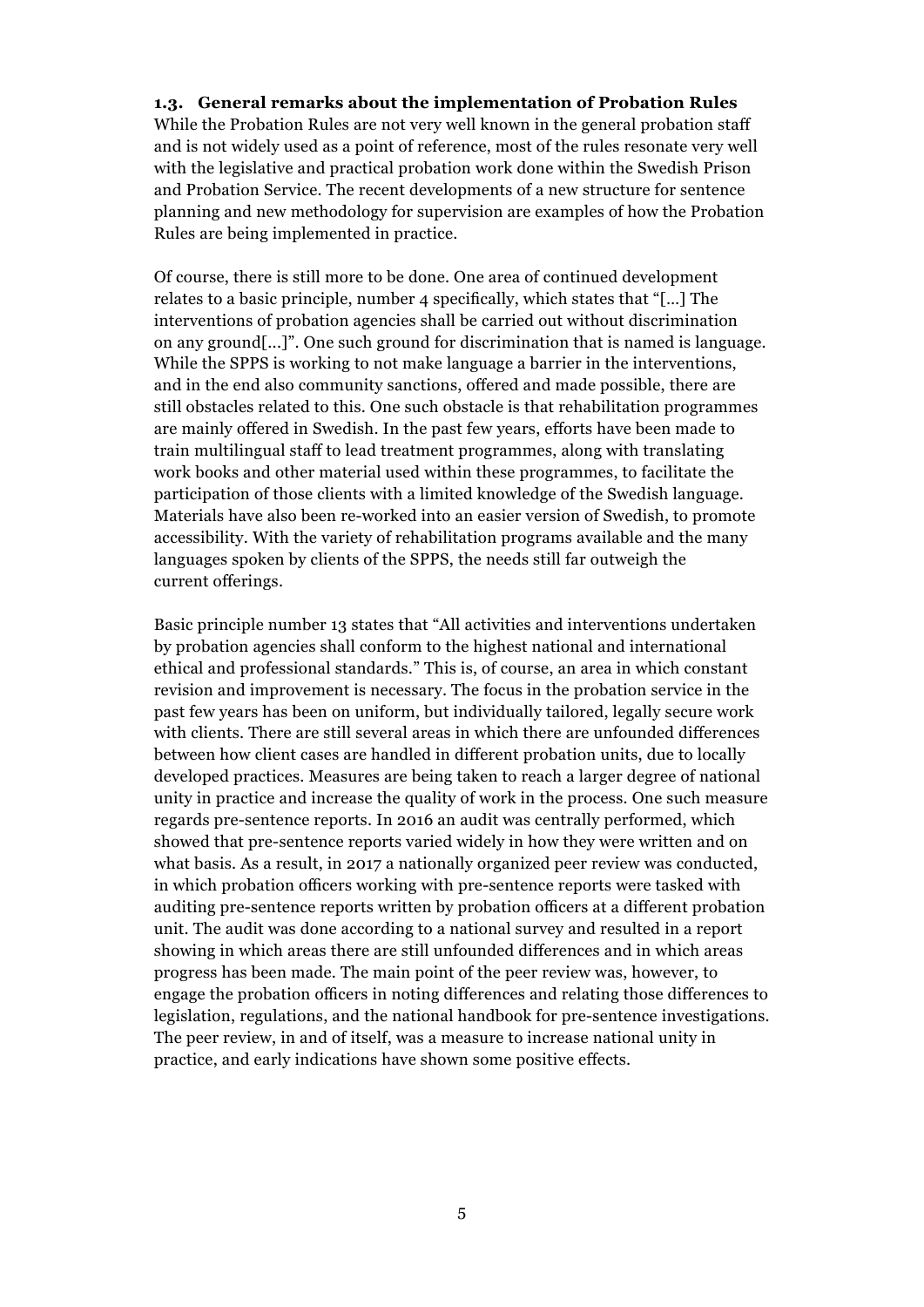## **2. HISTORICAL DEVELOPMENT OF THE PROBATION SYSTEM**

#### **2.1. History from the origins to 2008**

Swedish law-making in the 1900s was influenced by late 18<sup>th</sup> century ideas that began to offer alternatives to the classical notions of punishing offenders by imprisonment. Another influence was the development of probation in England and North America. But Swedish society from the early 1900s has been characterised by a strong humanistic tradition that sought to achieve the social inclusion of all its members – a tradition that came to political expression in the Swedish Social Democratic Party with its post-war record as the dominating governmental party. The French social defence movement, with its emphasis on resocialisation and respect for the dignity of both offender and victim also influenced the elaboration of the 1965 Swedish Penal Code. Indeed the Swedish word for probation, "skyddstillsyn", is rendered in literal translation as "protective supervision" – a term borrowed directly from social defence terminology.

The first legislative provision for community supervision (probation) of offenders is to be found in the 1918 Conditional Sentence Act that allowed the enforcement of a prison sentence of up to one year to be suspended. The courts were empowered to request a pre-sentence report and to place the offender under the supervision of a person appointed by the court. These first supervisors were often policemen, parish constables, clergymen, court lay assessors and laypersons active in municipal government. The 1939 Conditional Sentence Act allowed the courts to abstain from passing a conditional sentence of imprisonment and sentence to community supervision with special orders. The first full-time professional probation officers – four in number – were appointed in 1942. By 1944-45 this number had increased to 13. It took another twenty years before professional probation was established in all the regions into which Sweden was divided for the management of its prisons, prisoners and probationers. But the early use of lay supervisors continued and has been developed. Today lay supervisors remain a major feature of contemporary supervision. An assessment is made on a case-by-case basis on how a layman could be helpful and assist in the work to prevent a recurrence of criminal offences.

In 1965 a revised Penal Code made provision for two kinds of conditional sentences. The first, still in operation today and still called a conditional sentence ("villkorlig dom"), was a penal warning intended for offenders with a good prognosis of not reoffending. The other kind was community supervision ("skyddstillsyn") that allowed offenders to be placed under the supervision of probation officers which required them to fulfil certain conditions. In 1988 community supervision with a condition of a special treatment plan ("kontraktsvård", which directly translates to contract treatment) was introduced. The offender enters into an agreement with the court to follow an approved treatment plan. This form of probation is primarily intended for offenders whose criminal behaviour is clearly associated with dependence on drugs or alcohol. It is, however, not just alcohol and drug addictions that are the basis for contract treatment, it can also be other circumstances that may require care and treatment. Examples of this are gang related crimes, psychiatric disorders, or other problems directly associated with the current criminal offence.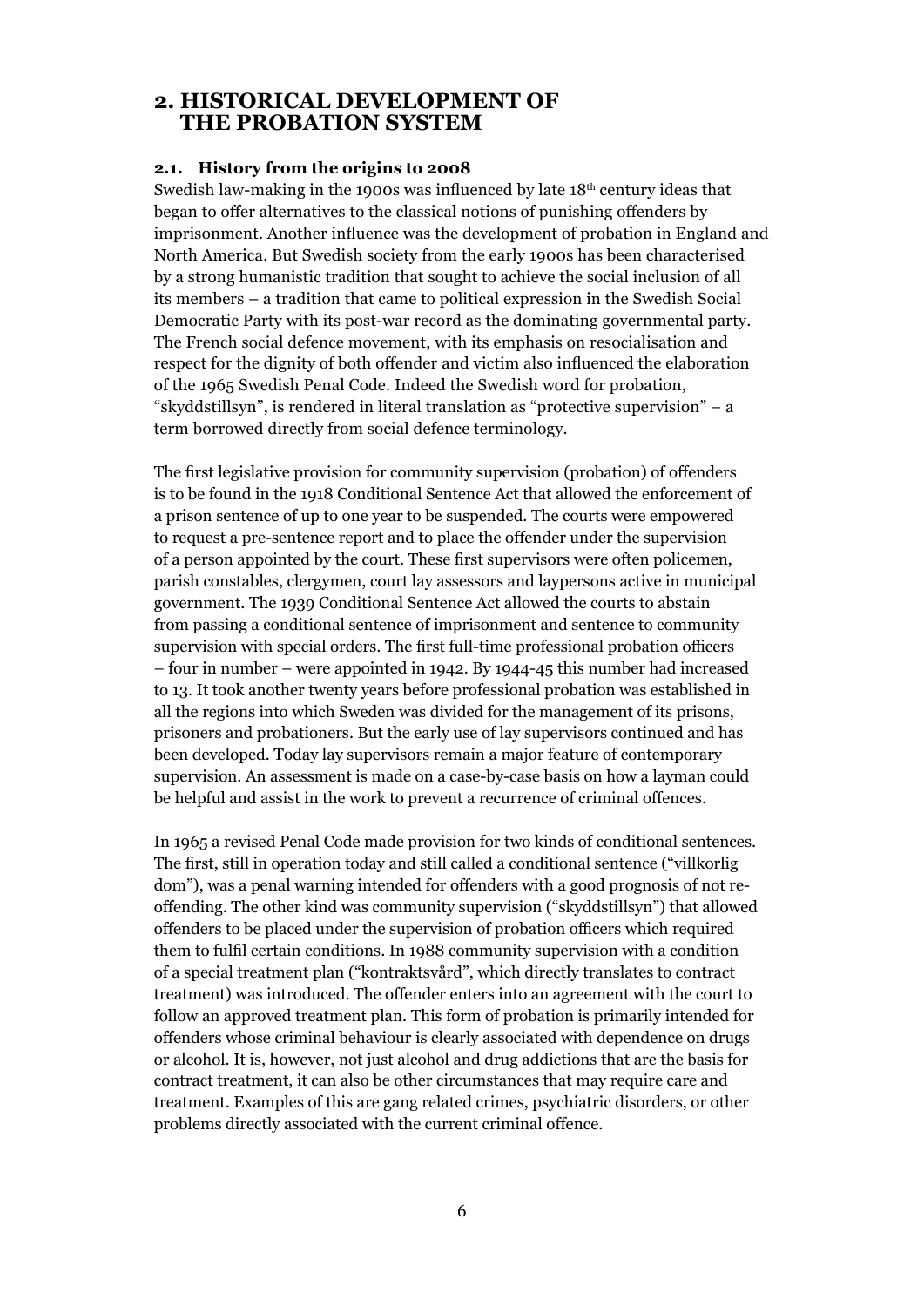Since 1994 electronic monitoring has been used as an alternative way of serving a short term prison sentence. In the beginning the Intensive Supervision with Electronic Monitoring, ISEM, referred to as the "front door scheme", was applicable to prison sentences of up to two months. The success of the measure led to an extension in 1997, including prison sentences of up to three months. Currently and since 2005, offenders sentenced to up to six months imprisonment are able to apply to undergo ISEM as an alternative way of serving the sentence. Electronic monitoring is also used as a pre-release measure when serving a prison sentence, referred to as the "back door scheme".1 The measure was introduced in 2001 with a maximum of four months with electronic monitoring. In 2005 the possible period of time increased to a maximum of six months. Currently and since 2007 it is possible to undergo the pre-release measure with electronic monitoring after at least half the sentence (with an absolute minimum of three months) has been served in prison. The purpose of this measure is to, in a controlled way, assist the transition back to life in the community.

In 1998 the Penal Code was amended to permit the use of probation with a condition of community service ("samhällstjänst"), and as of January 1999, a conditional sentence (see "villkorlig dom" above) can be combined with community service, in which case the probation service is responsible only for the pre-sentence report on suitability for community service, providing a suitable work place, and supervising that the community service is carried out according to plan. An important development entered into force on January 1, 2007, which brought about an obligation of the probation service to coordinate the sentence plans of those serving sentences of imprisonment with a plan for supervision once conditionally released. The change was intended to ensure that the sentence plans of prisoners are fully focused on the post-release period, in order to be conducive of a positive adjustment into the community.

#### *2.1.1.Consolidation of the agency*

In 2006, the SPPS went from being 37 locally governed agencies to one centralized agency with regional sub-divisions. This was an important change that provided capabilities for both strategic alignment and strategic development. In the unified organization the head office acquired increased resources and new functions for research and development were established. The development towards an evidence based practice was deepened and a special effort was made to evaluate all existing treatment programmes, which has led to the phasing out of certain programmes as well as the development of new ones.

In the new agency strategic development of education for inmates, vocational training and staff training were also initiated.

<sup>1</sup> The Swedish Penal Code provides that offenders sentenced to a fixed term imprisonment shall be released automatically when two-thirds of the sentence but at least one month has been served. Conditional release can be postponed for up to six months for serious disciplinary infractions. Offenders sentenced to probation with imprisonment for up to three months or life sentence are excluded from the provisions on conditional release. Pre-release measures are used in the last period of the prison sentence, before conditional release.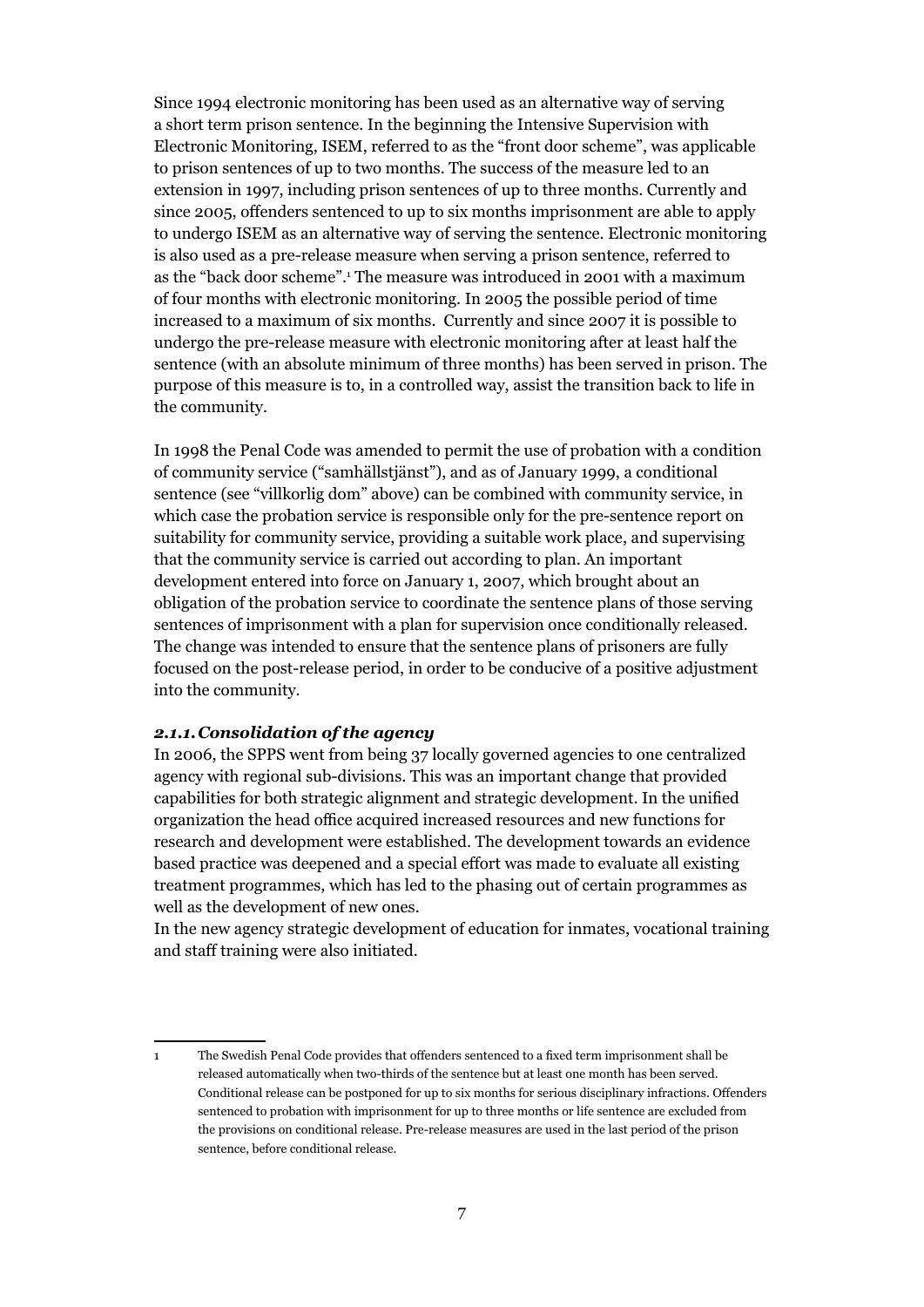## **2.2. Recent development from 2008 until 2016**

#### **2.2.1. Declining prison and probation population**

Somewhat surprisingly, one of the main challenges in later years has been declining populations in all three of the SPPS branches. Since a few years back there is a formalised collaboration between authorities within the judicial system, intended to produce a common view on the volumes in the different parts of the system. The prognosis for 2020 shows a continuing decrease in SPPS volumes, and while the trend appears to be levelling off for prison and remand prison the curve for probation continues its downward turn.

|               | 2012    | 2016    | 2020    |
|---------------|---------|---------|---------|
| Prison        | 4528    | 3 9 1 5 | 3840    |
| Remand prison | 1651    | 1579    | 1550    |
| Probation     | 13 9 03 | 10 772  | 9 2 0 0 |

*Table 1: Actual SPPS client volumes for 20122 and 20163 . Prognosis for 20204 .*

#### **2.2.2. New organization**

To further increase the strategic capabilities as well as cost and performance control, the Swedish Prison and Probation Service underwent a comprehensive reorganization in 2015. From being sub-divided geographically in regions, operations are now divided into three operative divisions:

- prison/remand prison
- probation
- security

These divisions are managed by the corresponding Head Office departments. The executive directors of the three operative divisions direct and support the regional directors through a joint management team, referred to as the Core Services' Management Team. The objective of the Core Services' Management Team is to support continual improvements and development of the Core Services within the SPPS, based on a consensual view of the national situation within prioritized areas. At the national level there is a National Management Team, consisting of the executive directors of operative and supportive divisions, and led by the Director General.

#### **2.2.3. New methods**

The SPPS has implemented several new tools and methods in the past few years, some of which specifically for the probation service and some relevant to prisons and remand prisons as well.

<sup>2</sup> Brottsförebyggande rådet, Rikspolisstyrelsen, Åklagarmyndigheten, Ekobrottsmyndigheten, Domstolsverket, and Kriminalvården, 2013

<sup>3</sup> Brottsförebyggande rådet, Polismyndigheten, Åklagarmyndigheten, Sveriges Domstolar, and Kriminalvården, 2017

<sup>4</sup> Ibid.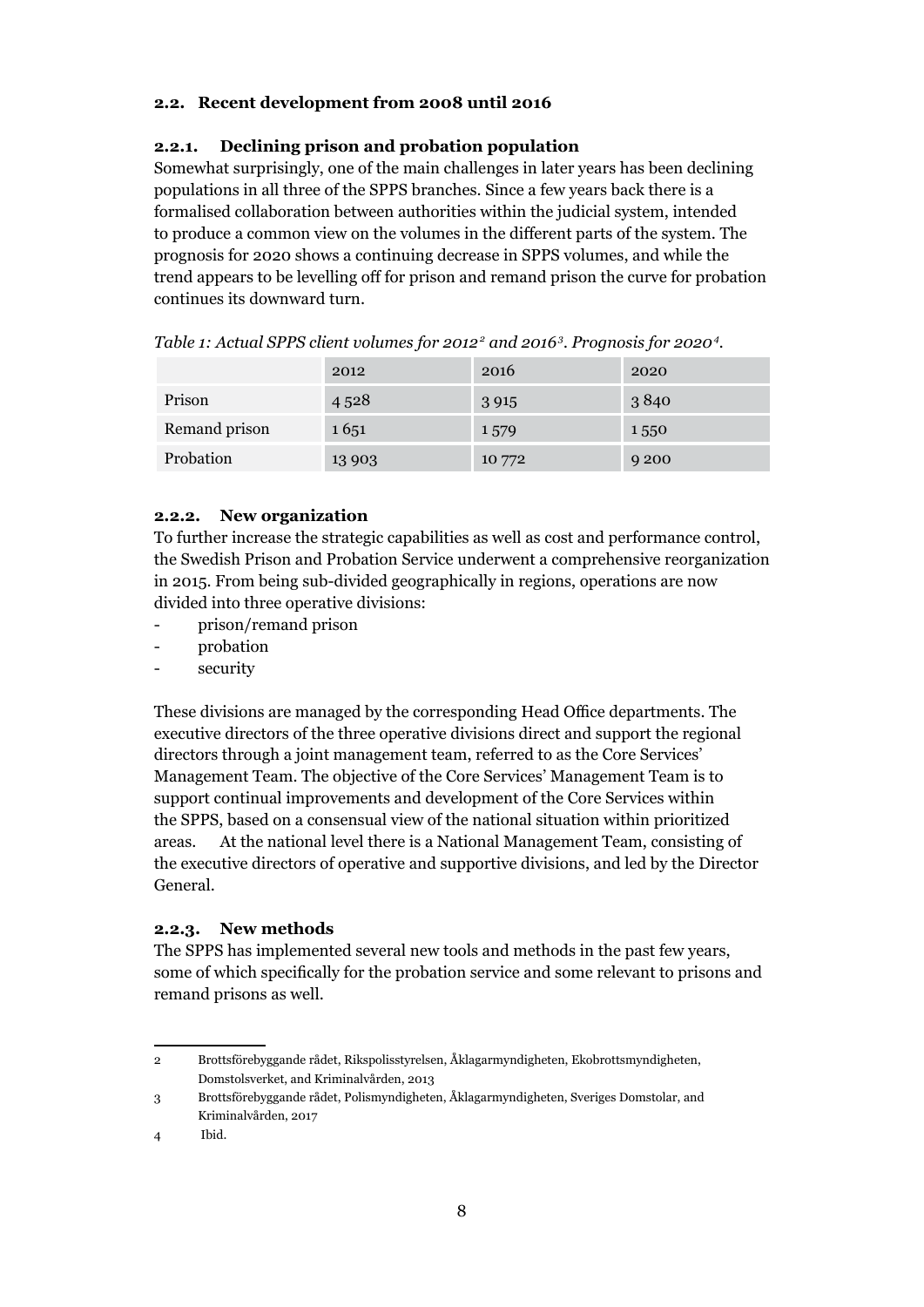In the past few years the SPPS introduced new methods of structured assessment in the individual sentence planning, in accordance with the risk-need-responsivity (RNR) model, based on the following three principles. 1) the *risk principle* asserts that criminal behaviour can be reliably predicted and that treatment should focus on the higher risk offenders; 2) the *need principle* highlights the importance of criminogenic needs in the design and delivery of treatment; and 3) the *responsivity principle* describes how the treatment should be provided. The structured assessment is the basis for the direction and intensity of supervision and interventions.

The entire individual sentence plan has been built to increase adherence to the RNR principles and the initial RNR assessment is the basis of the plan. These structures for assessment and planning are the same for prison and probation.

Specific for the probation service is the new method for supervision, KRIMSTICS, from the Canadian model of Strategic Training Initiative for Community Supervision (STICS). (For more on the sentence planning structure and KRIMSTICS, see 6*.*  Probation Methodology.)

# <span id="page-8-0"></span>**3. LEGISLATIVE BASIS OF THE PROBATION SYSTEM**

## *Rules of probation*

*The Swedish Prison and Probation Service, its tasks and responsibilities, are defined by national law. Legislature in Sweden does not allow for the probation service to work directly with victims. However, the victims' perspective shall be taken into account when decisions are made regarding the offender.*

#### **3.1. Legislative basis**

The Penal Code, which dates back to 1965 with many subsequent amendments, defines the sanctions described in the previous section. The 1939 Conditional Sentence Act, which came into force in 1944, stipulated that a state probation organization would be established to implement the new sanction of probation. The duties of probation officers were defined as encompassing the supervision of offenders who were conditionally sentenced as well as those the supervision of those conditionally released from prison. The new probation organization became an integral part of the Swedish Prison Service, which henceforth was to be known, in English, as the Swedish Prison and Probation Service (SPPS). The duties and procedures of the probation organization have been written into governmental ordinances and central administration instructions. These deal, inter alia, with sentence planning, contact frequency, special conditions and the appointment of lay supervisors.

The age of criminal responsibility in Sweden is 15 years. When persons under the age of 21 commit offences, the court shall take in to account their youth and may sentence to a lesser punishment than is statutory for a given offence. A court may impose imprisonment on offenders younger than 18 of age only when there are extraordinary circumstances. Offenders between 18 and 21 years may be sentenced to imprisonment only if, in regard to the penal value of the offence or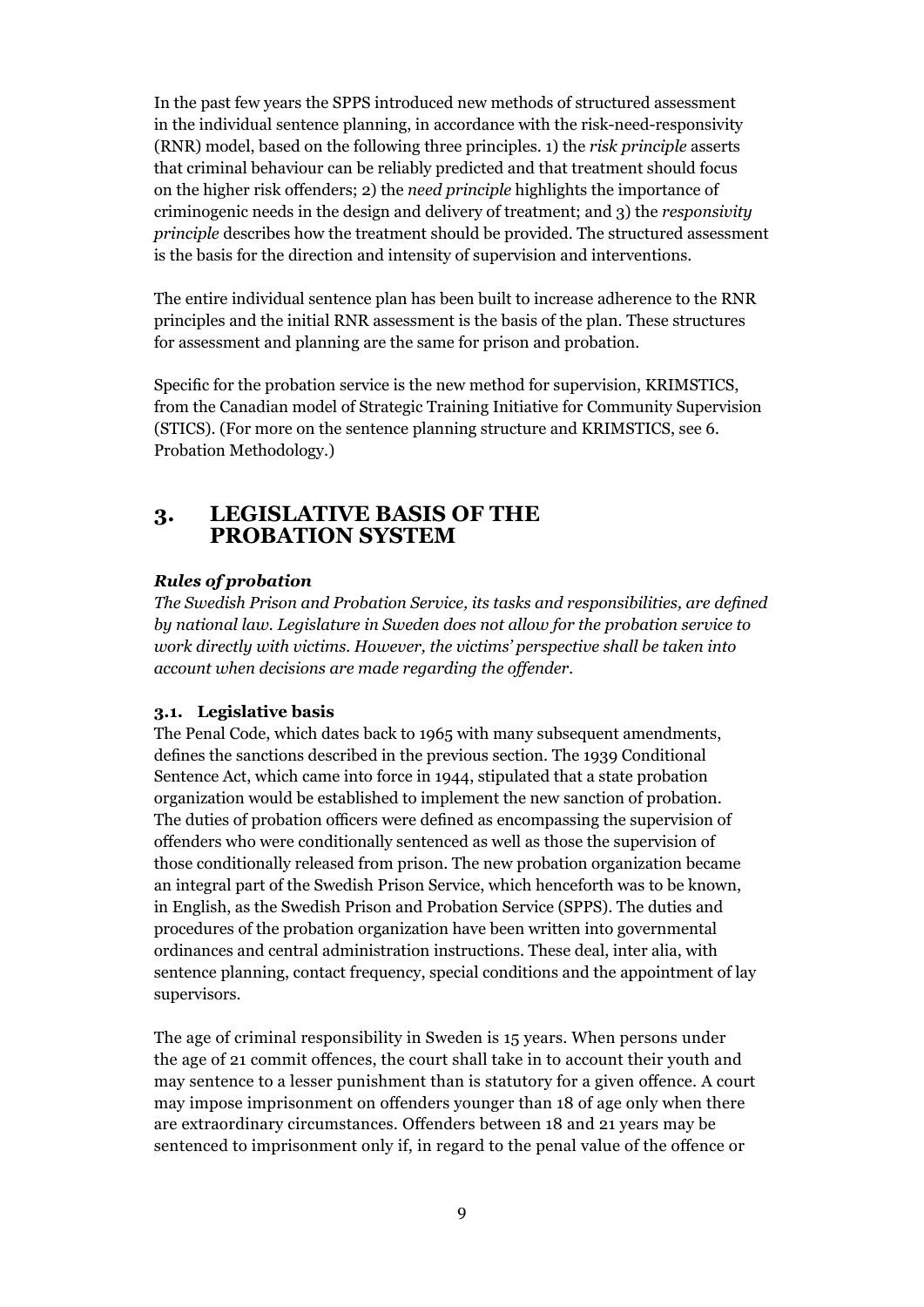other considerations, there are special reasons for doing so. Probation becomes, therefore, an obvious alternative sanction. As a general rule, the prosecution of offenders under the age of 18 is waived and they are handed over to the social services for appropriate treatment.

The Penal Code provides that a court may order probation when a fine is considered insufficient. Probation can be combined with a day-fine <sup>5</sup> or with imprisonment of up to three months, in which case neither community service nor contract treatment can be imposed as a condition. In choosing a sanction, the court shall consider, as a reason for imposing probation, whether there are grounds for supposing that this sanction can assist the offender to abstain from committing further offences. As special reasons for imposing probation, the court may take into consideration:

- Whether a noticeable improvement has occurred in the offender's personal or social situation that is likely to reduce the risk of further offences or
- If the offender is undergoing, or is willing to undergo, treatment for substance abuse or some other condition that has substantially contributed to the commission of the offence.

Furthermore, a requirement for non-custodial sanctions is that the offence must have a penal value that is not too high. Thus, for example, a conditional sentence combined with community service of up to 240 hours can be imposed for an offence carrying a penal value of at most a one-year prison sentence. Probation with treatment (contract treatment) can be used with an offence carrying a penal value of up to two years imprisonment, when it is deemed that probation supervision of the offender is necessary, and the offender has an imminent need for long-term, invasive treatment of a problem that is directly connected with the committed offence. The only time an offender sentenced to probation is deprived of liberty is when there is a combined sentence of probation and imprisonment of between 14 days and three months<sup>6</sup> or when there is a condition of contract treatment at a treatment facility, in which cases other conditions may also be laid down. The offender is required to maintain contact with the probation service during treatment and ensure that the residential treatment is followed according to the contract that has been drawn up between the court, the offender and the treatment facility. When the treatment is concluded, the probation service continues supervision until the end of the supervision period. The supervision period for contract treatment can be longer than the customary 12 months in order to provide a sufficient follow-up.

The work of a probation officer is furthermore regulated in regulations stipulated by the Director General. On a more detailed level, regulations are interpreted in handbooks. The handbooks can be described as practical tools that can be used on an everyday basis. Several aspects, directly or indirectly connected to probation, are covered in these handbooks, such as sentence planning, monitoring, pre-sentence investigations, and community service.

<sup>5</sup> Day fines relate the fine to the offender's financial resources. The number of days ranges from 1-180 and indicate the severity of the offence. For each day an amount calculated in relation to the offender's financial resources must be paid.

<sup>6</sup> The Penal Code provides that probation can be combined with a sentence to imprisonment for up to three months. This provision is used in only a small number of cases.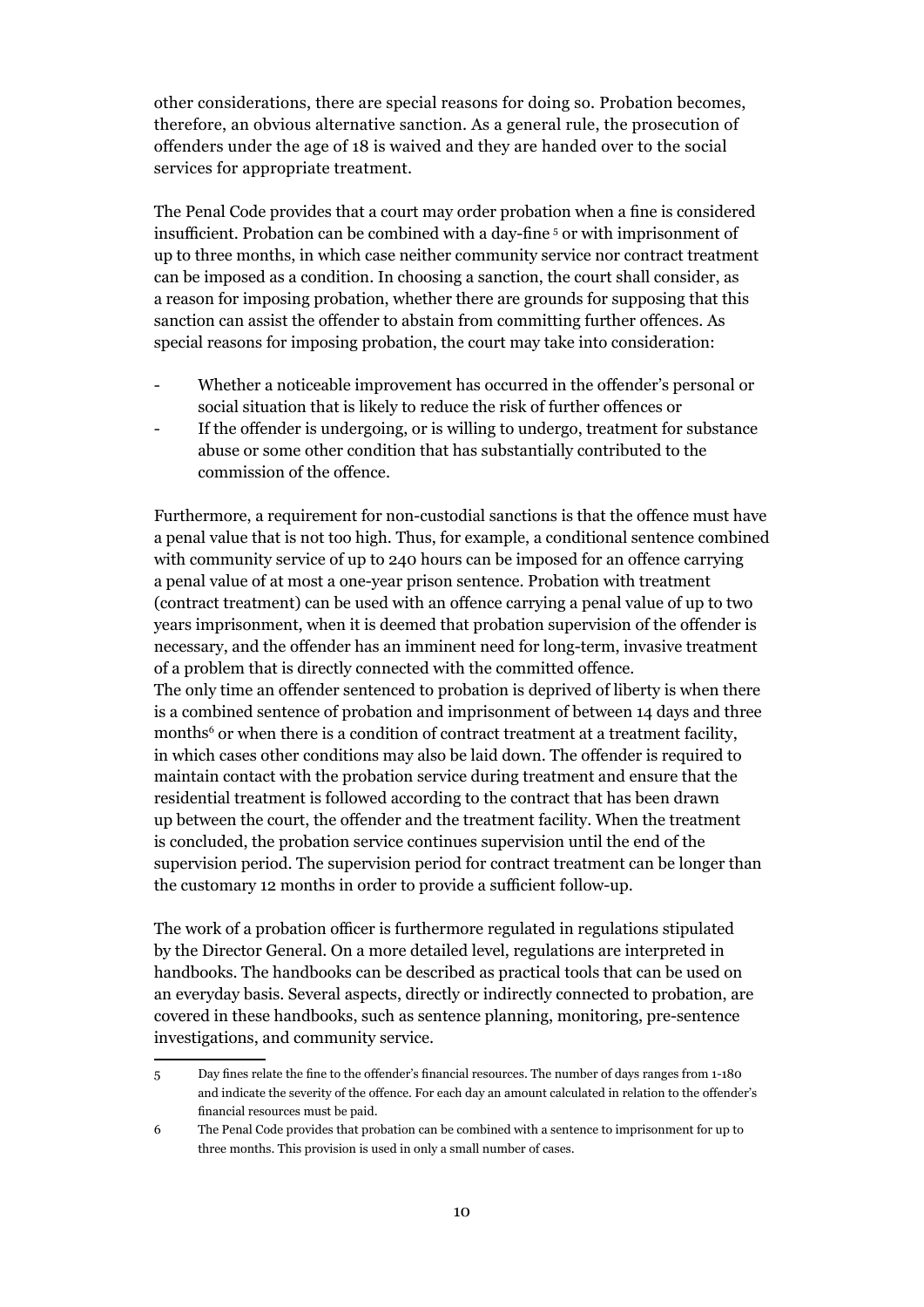The process of decision-making is regulated in the Rules of Procedure. Every probation office is obligated to have a specific forum where, among other things, the sentence plan for every client is presented by the responsible probation officer and decided by a local manager. These collegiate forums serve as a place for preparatory discussions on client matters, before decisions are made, and become environments in which colleagues learn from each other and strive towards equitable and legally correct proceedings.

#### **3.2. Mission, mission statement, and crime prevention**

The Swedish Prison and Probation Service's overall mission is to execute penal court sentences and counteract recidivism. The vision of the SPPS is that spending time in the prison and probation system will bring about change, and not simply provide secure custody. The main objective is to have an effect on recidivism at an individual level, through measures within tertiary crime prevention.

The probation service's primary tasks are as follows:

- Perform pre-sentence investigations at the request of the court or public prosecutor
- Execute non-custodial sanctions
- Execute prison sentences being served through intensive supervision with electronic monitoring
- Supervise conditionally released prisoners

It should be noted that the term "supervision" in this paper is defined in accordance with the Glossary of the Council of Europe Probation Rules. Supervision comprises of both control and support measures, with these two modes of activity complementing one another.

#### **3.3. Victim assistance**

The victim's perspective should be taken into consideration when decisions and assessments are being made. However, the probation service has no formal or direct responsibility for providing services to victims. Victim support belongs to the tasks of specialised victim support organizations and in some cases the social services. There are, however, exceptions.

The Integrated Domestic Abuse Programme (IDAP) is a treatment programme targeting adult men who have used threats, violence, or other controlling behaviour against a female partner/former partner. IDAP offers a partner contact for the women, during the period when the group programme is run. The work with the women is mainly focused on increasing her and any children's safety, which is why security planning is central. This contact is also an important factor in the risk management of the male offender because it provides a reference in the assessment of change in the offender.

The social services are responsible for offering mediation in cases where the offender is defined as a youth (under 21 years of age) at the time when the crime was committed. The probation office notifies the responsible social services when performing the pre-trial report in these cases.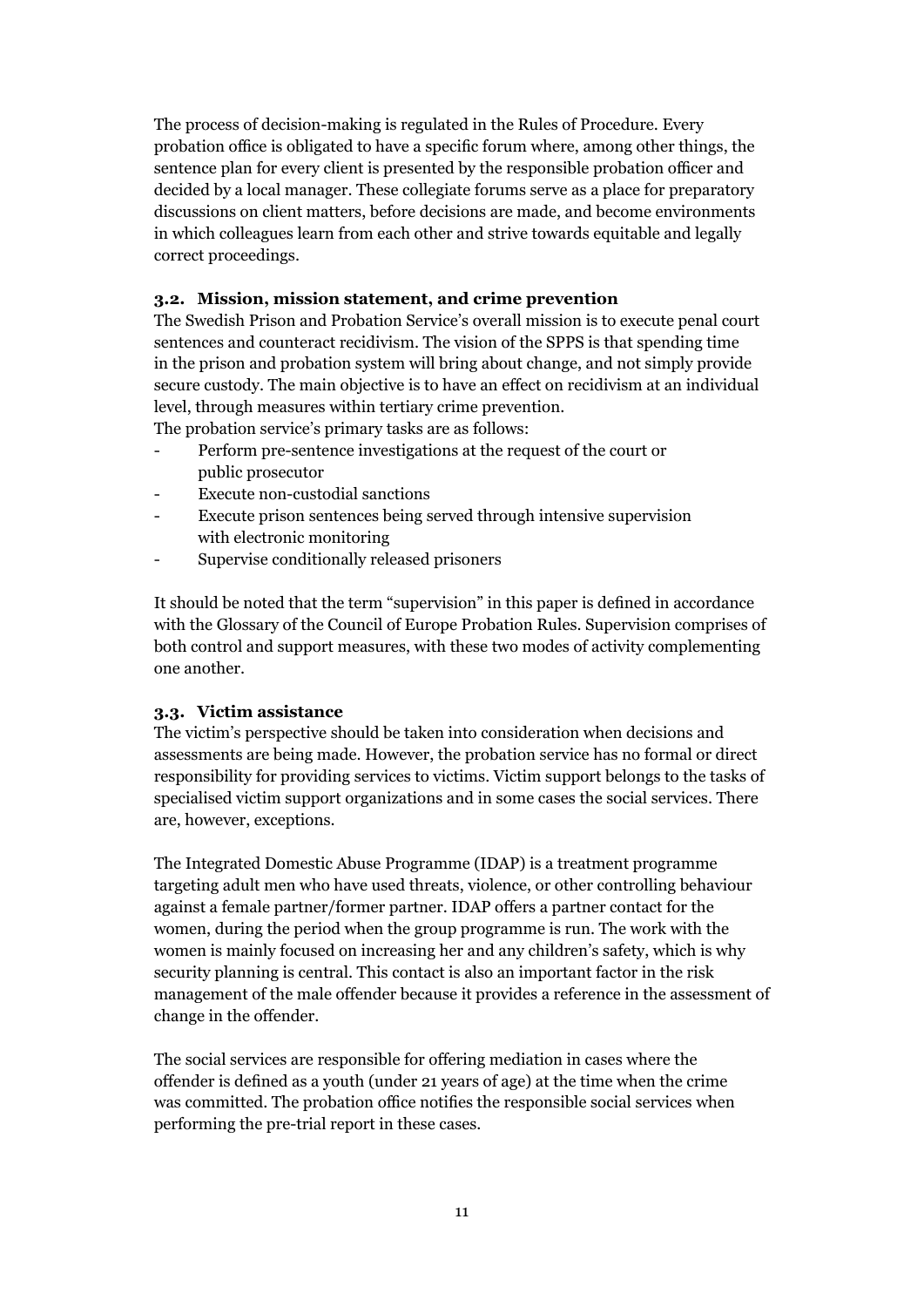#### **3.4. Volunteer involvement**

Lay supervisors are appointed on a case-by-case basis. The layman complements the work of the probation officer, who always has the formal responsibility for the client. If no layman is appointed, the officer of the probation service also assumes the whole role of supervising. A layman is a voluntary private individual who devotes part of his or her spare time to supporting, guiding and encouraging the client so as to promote prosocial activities and help prevent a recurrence of the offence or abuse. No specialist knowledge is required, but an interest in people and social issues is important. An assessment of the suitability of each individual is undertaken.

The Probation Service can appoint a layman to help perform home visits and sobriety checks during the execution of sentence with electronic monitoring. The laymen work in pairs, or with a probation officer. Laymen may also be appointed to perform controls of community service. These laymen are largely used to perform home visits and work place controls outside of office hours. It is, however, particularly suitable to appoint a layman where the offender resides or has his place of employment at a relatively large distance from the probation office. It may also be appropriate where the offender has insufficient language skills or has special needs that can be met in a better way through the involvement of a layman.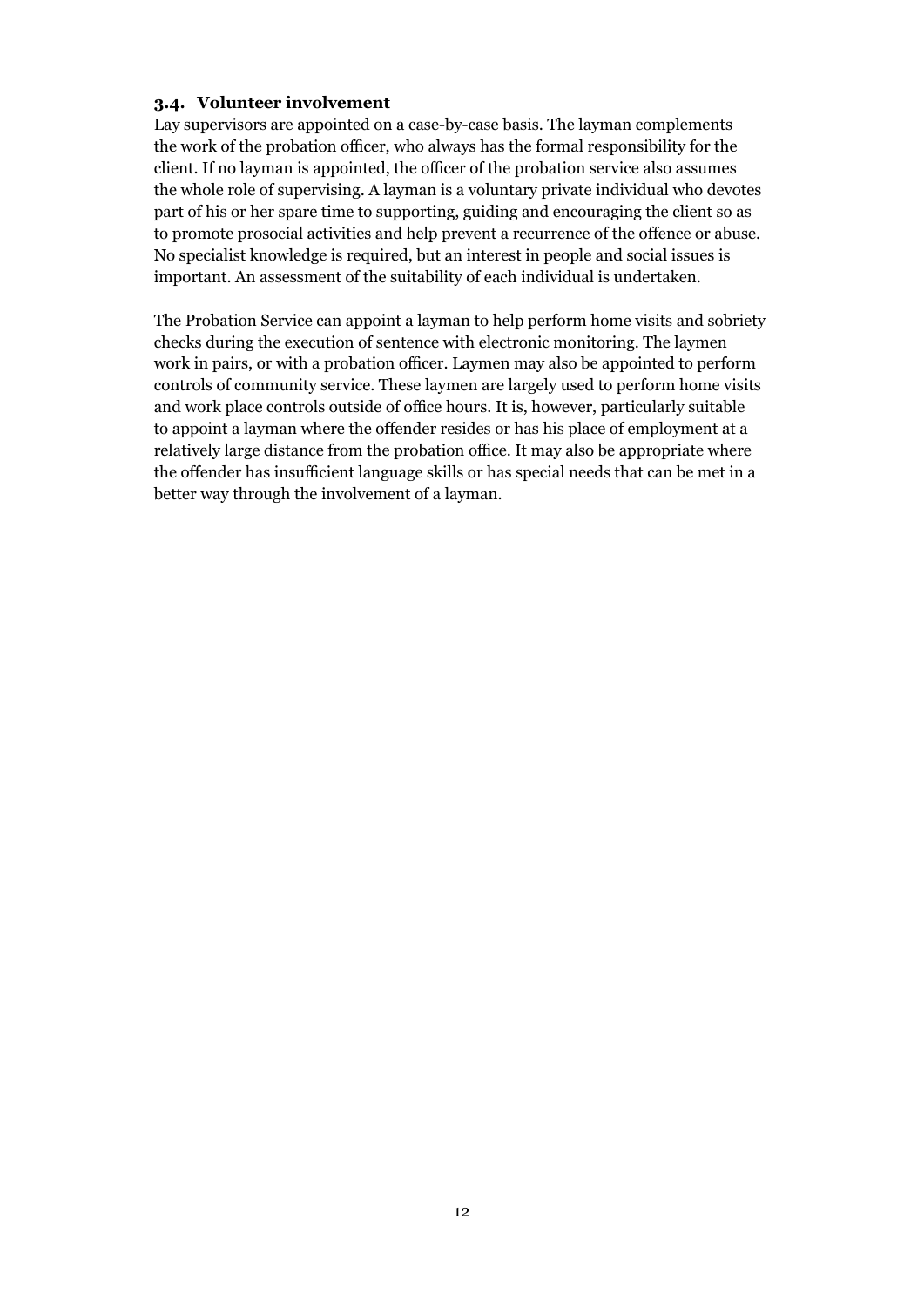# **4. THE ORGANIZATION OF PROBATION SERVICE**

# *Rules of probation*

*The probation service is organized within the Swedish Prison and Probation Service. Since the reorganization in 2015, there is a national department dedicated to probation. Probation officers are recruited according to nationally approved criteria and initial training is provided, as well as continued training and education regarding general and specific issues.* 

# **4.1. Main Characteristics**



The Swedish Prison and Probation Service is an agency subordinate to the Ministry of Justice. It is organized into a Head Office, six regional offices and a transport service. Each region consists of a combination of remand prisons, prisons and probation units who collaborate in carrying out their respective functions.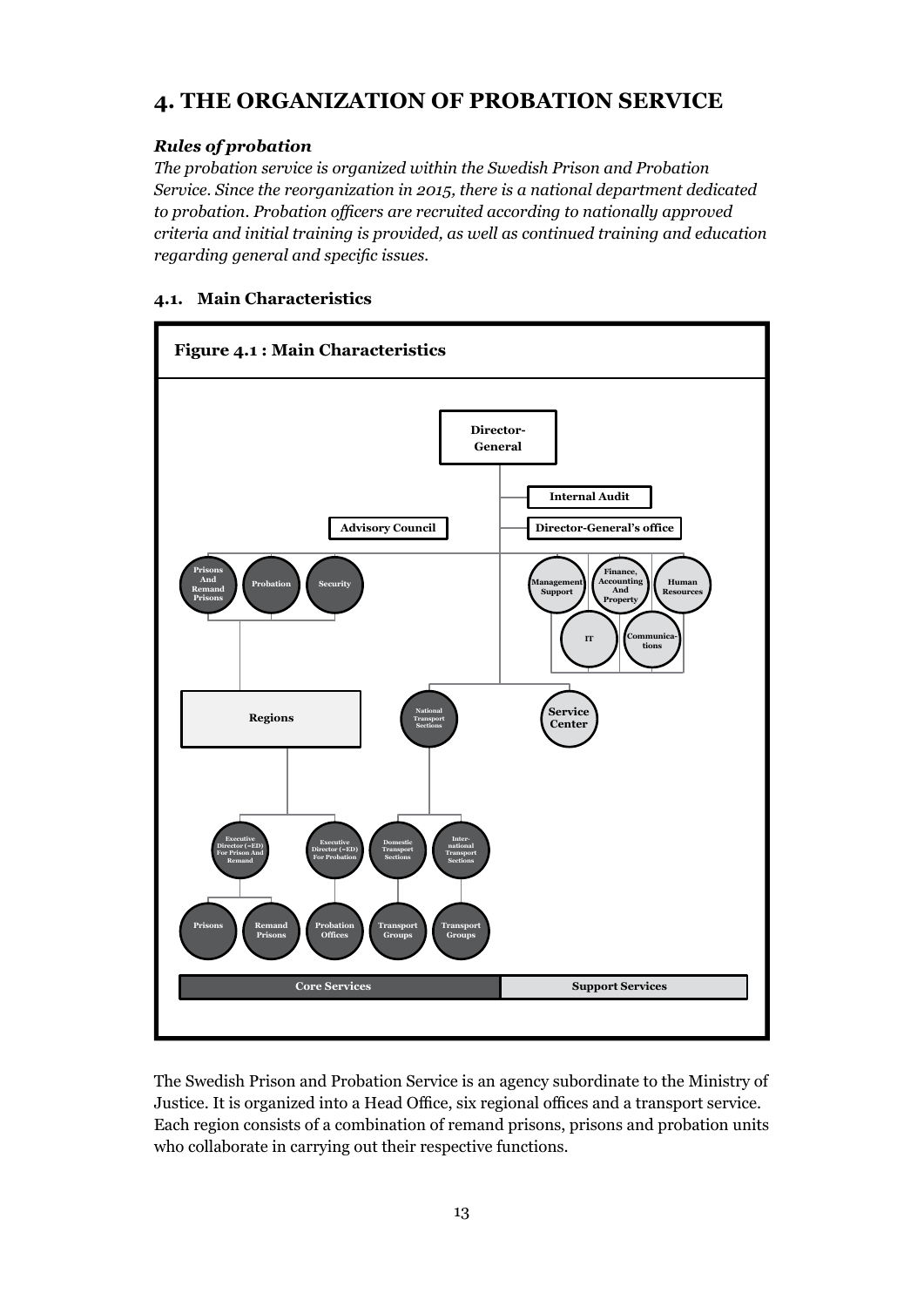Each region is headed by a regional director. Operations are conducted at regional offices and at the 33 remand prisons, 46 prisons, and 34 probation offices.

In addition to the above, there are 28 independent supervision boards. An experienced judge heads each supervision board. The boards also consist of lay judges and are assisted by a judicially trained secretary. The lay judges are not legally qualified but have other experiences. They are elected politically, represent the people and are appointed by the regional council. Their function is to participate by adjudicating in various issues and they are appointed for four years at a time.

A main function of the supervision boards is to deal with violations of supervision conditions. Thus, they are empowered to warn clients who violate the conditions of supervision, to require the temporary short-term arrest of clients who are out of contact, to modify the conditions of supervision and, if necessary, to recommend the revocation of probation or the forfeiture of conditional release. If an offender serving a short-term imprisonment under intensive supervision with electronic monitoring violates conditions, the supervision board can repeal the intensive supervision. The offender then serves the prison sentence in a prison.

The probation service has, at its disposal, about 650 annual work units of professionally trained probation officers. Probation officers carry out and write up pre-sentence reports, assess suitability for community service, and find suitable treatment facilities and plan contract treatment when deemed appropriate They find suitable work for those sentenced to community service. They supervise those sentenced to probation as well as those conditionally released from prison, and are an integral part in planning the sentence plans and pre-release measures of those serving sentences in prison. Furthermore probation officers control that community service offenders are observing the conditions laid down, and execute intensive supervision with electronic monitoring as described earlier.

Probation officers must have an academic degree, e.g. in social work. On entry they undergo a two-week introductory course followed by three weeks of study on specific aspects of probation work. The internal employee educational system is however under revision and hence the scope of the course might change by 2018. The revision's focus is for the internal training to provide the necessary preparation for the complex job as a probation officer. By varying intervals of theoretical education at one of the regional education centres, with practical application at the local probation office, the new probation officer will gain all necessary puzzle pieces to perform the different aspects of probation work. This will include the training in the newly implemented tools and methods that have thus far been a part of special educational drives, such as KRIMSTICS and RNR assessments.

The probation service does not provide financial or other assistance where this can be made available through the community's various welfare agencies and administrations, in the same way as it is for other citizens. Instead, the probation service collaborates with the social welfare services, the Employment Bureau and NGO:s (non-governmental organizations). However, offenders can apply for a monetary grant of up to just over 350 Euros from a central fund, if such a grant is to be used for a purpose that reduces the risk of relapse into crime.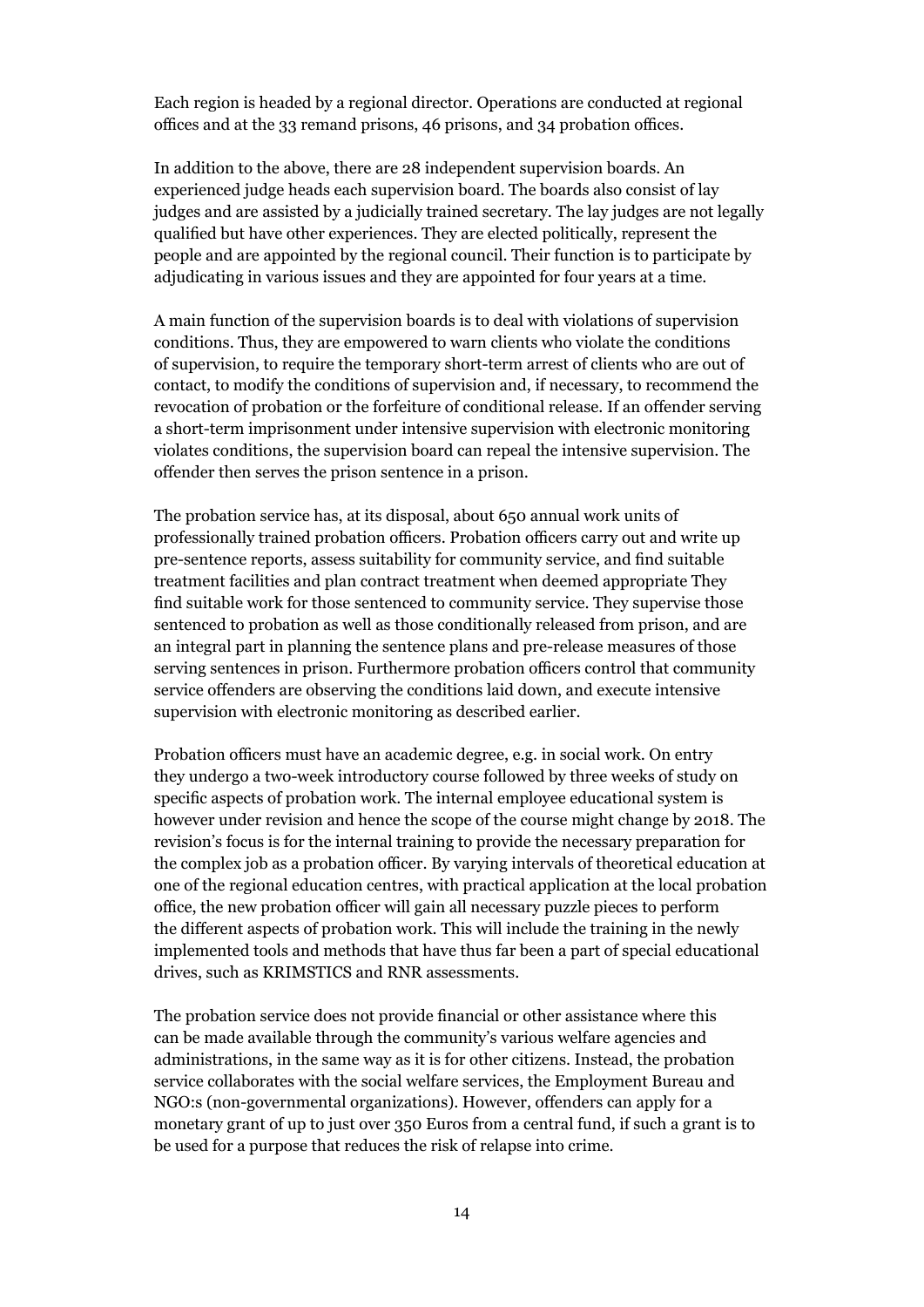# **5. DIFFERENT STAGES OF THE CRIMINAL JUSTICE PROCESS**

#### *Rules of probation*

*The probation service's role, before guilt has been established, is limited to presentence investigations and some outreach work at remand prisons. The outreach work provided only occurs if the offender consents to contact and shall be without prejudice to the presumption of innocence. Assessment is first undertaken in the pre-sentence, to serve as a guide for determining the appropriate sanction. It is then done systematically at the beginning of a sentence, whether within probation or prison. Assessment is revised if new information is available or there have been significant changes in the offender's life. Assessment is, however, not performed at the end of the supervision measure.*

The legislative basis for probation work in Sweden is described in section 3. Legislative Basis of the Probation System. The probation service's role is very limited in the pre-trial phase, as will be described below. Other than producing pre-sentence reports, the main tasks of the probation service lie within the enforcement phase, executing non-custodial sentences and playing an important role in prison sentences as well.

#### **5.1. Pre-trial phase**

The probation service is not empowered to intervene in an offender's life prior to trial. Contact can, however, take place if, for example, the indicted person is under supervision as a result of an earlier sentence or, alternatively, is to be the subject of a pre-sentence report, which is described in detail below. The probation service can arrange for a contact person to be appointed to support the suspected offender during the time before trial. If the suspect is sentenced to probation the contact person often continues as a lay supervisor. The use of contact persons in the pre-trial phase is, however, unusual. No other measures are open to the probation service during the pre-trial phase.

#### *5.1.1.Outreach work*

When suspected offenders are in remand, there is one more way in which the probation service comes into contact with them. At every remand prison there are probation officers that work, part- or full time, with outreach. They speak to the remanded clients one on one and aim their efforts towards those who are defined as youths (under 21 years of age), people with substance abuse issues, and those with issues related to the use of violence, including intimate partner violence and sexual offenses. These outreach workers can initiate a conversation regarding the possibilities of using the potential coming sentence to strive for changes in those areas that have previously caused the person problems. They can provide information about treatment programmes within the SPPS, available both in prison and through probation, as well as the possibilities for contract treatment or pre-release measures involving staying a treatment facility for the latter part of a prison sentence. Motivational interviewing is used when applicable, keeping in mind that those on remand are not yet sentenced and are to be presumed innocent until proven guilty. The contact is completely voluntary for the clients in remand.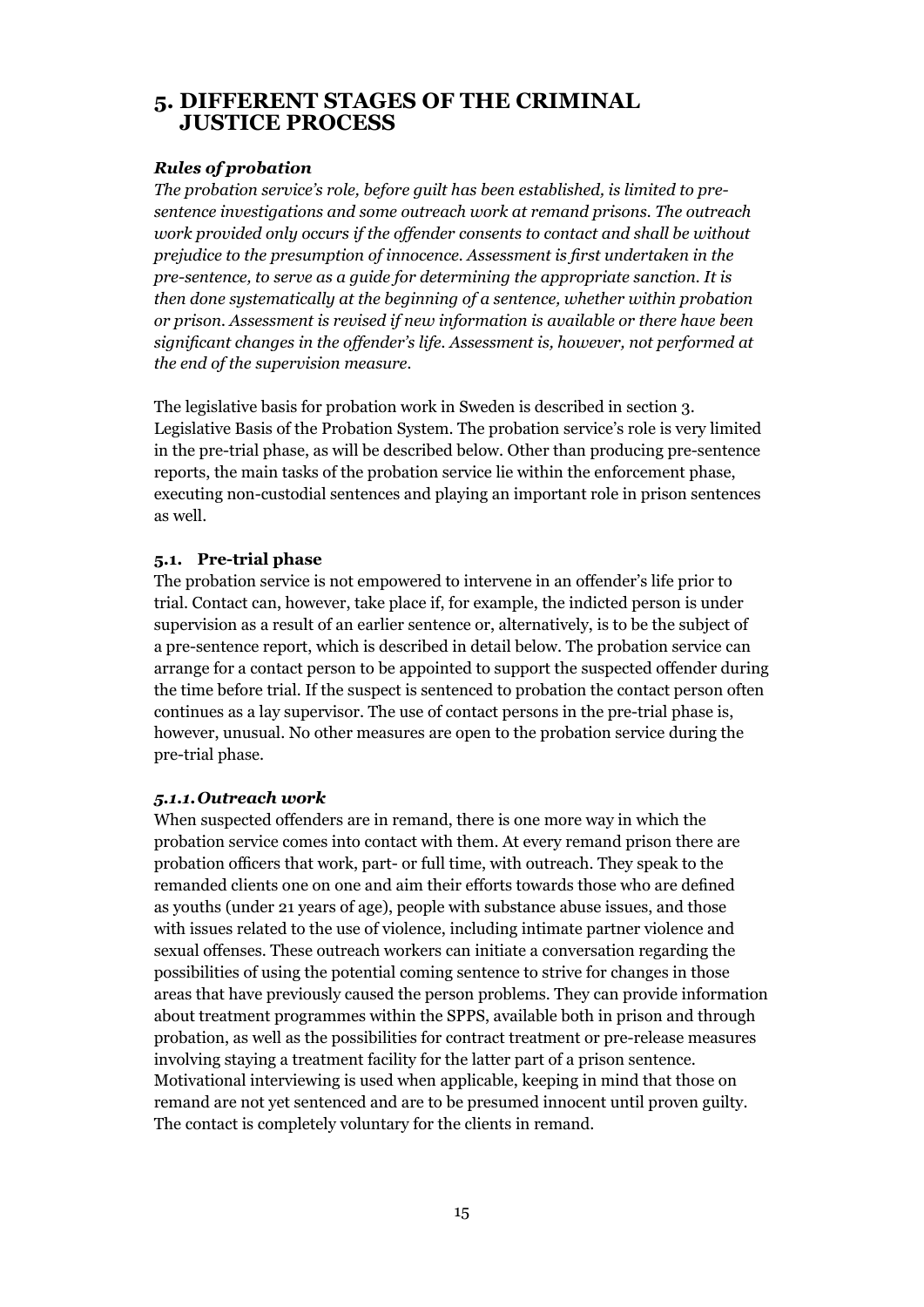#### *5.1.2. Pre-sentence reports*

A pre-sentence investigation is initiated by the probation service on request of the courts. The prosecutor has the possibility to request a pre-sentence report before indictment, while the accused offender is still only suspected of the crime without charges having been formally brought against them. No distinction can be made in Swedish practice between a pre-trial and a pre-sentence report.

A pre-sentence report can be requested both for offenders who are in remand or out in the community, regardless of whether or not they are previously clients of the probation service. When the suspected offender is not in remand, the indicted person is called to the probation office and, if necessary, can be apprehended and brought in to the probation office by the police. They cannot, however, be compelled to collaborate in the preparation of a pre-sentence report. Refusal to collaborate can for instance be based on an assertion of innocence. The court must be informed of the refusal and the grounds for refusal to collaborate.

The probation service has access to the preliminary police investigation and the indictment. In order to obtain the necessary information, accused persons are interviewed, contact is made with references and information is obtained from the social services, the Social Insurance Bureau and Swedish Enforcement Authority, which provide background knowledge on financial aspects, eventual dependent children, sick leave, etc. Previous documented offenses and/or sentences are reviewed. If the person is currently under supervision due to a previous sentence, the supervisor provides information on the progress of a prior supervision.

The pre-sentence report is typically delivered to the court in advance of the opening of the trial and copies are given to both the prosecution and defence. The presentence report is intended to assist the court in its choice of sanctions and, for that reason, shall clearly state whether there is a need to impose supervision. The probation service may also suggest a specific sanction, such as probation with specific conditions regarding participation in treatment programmes and control of sobriety, or contract treatment, when that is deemed a suitable sanction to counteract the risk of reoffending. In some cases a need for supervision due to risk of recidivism is clear, but it is not possible to suggest probation due to factors such as the client's refusal to cooperate with the conditions of identified necessary interventions, or due to previous severe or repeated misconduct during probation. Furthermore, an assessment regarding the suitability of the client to perform community service is made. A template is used to standardise the pre-sentence reports. Data is digitally transferred from the pre-sentence report to the individual sentence plan if the client is convicted to a sanction enforced by the SPPS.

#### **5.2. The execution of sanctions**

As has been mentioned previously, the Probation Service is responsible for enforcing sentences to community sanctions, mainly probation in its different forms and community service in itself when combined with a conditional sentence. But the probation service is also very much involved in those that are sentenced to prison, participating from the very beginning in the planning and coordination of the sentence plan, planning and executing pre-release measures, and supervising conditionally released prisoners.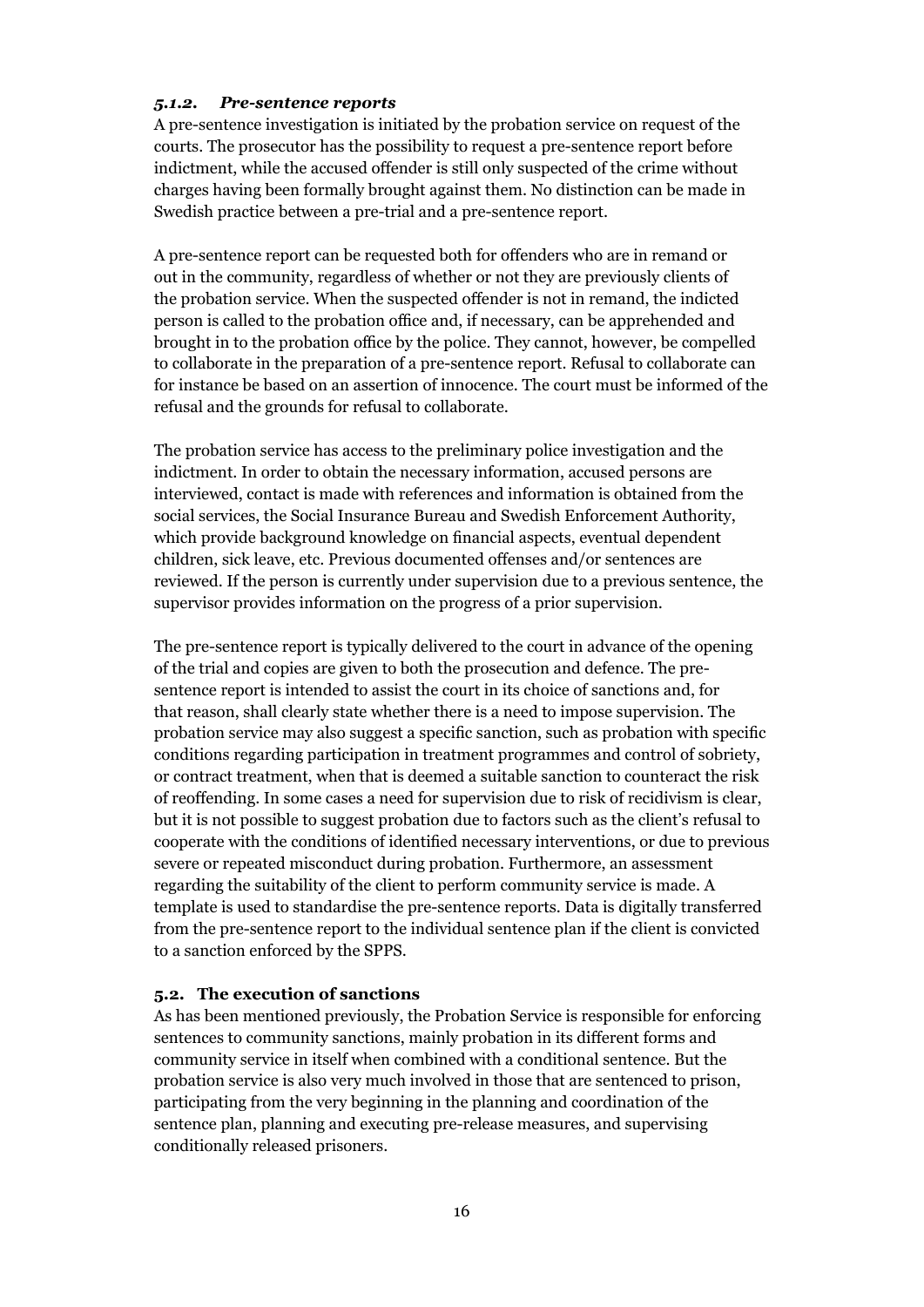#### *5.2.1. Community sanctions*

The community sanctions that the probation service is responsible for enforcing are probation, in any of it forms (see section [2](#page-4-0) and [3\)](#page-8-0), and community service, whether combined with probation or a conditional sentence. As soon as the court has imposed a sanction requiring supervision the probation service is immediately involved. Probation is enforceable from the date the sentence is delivered, unlike community service when combined with a conditional sentence. For the community service to be enforceable in those cases, the sentence must first become legally binding and allow for appeal. Of course, probation is also possible to appeal, but unless the courts rule a stay of execution the supervision continues to be enforceable during the process of appeals.

When sentenced to probation, the usual duration of supervision is one year, with a conditional period of three years. During the conditional period supervision can be reinstated if deemed necessary, through a decision by the supervisory boards. When the probation service gets information from court on a sentence to probation, a probation officer is designated having the role of case manager. A sentence to probation always implies arranging for control and support. There will often be special orders or conditions tied to a probation sentence, regarding, for instance, participation in a treatment programme or contact with a psychiatric health facility. (For more on the subject, see 6.2 Supervision.)

Another community sanction, as defined in the Glossary of the Council of Europe Probation Rules, is intensive surveillance with electronic monitoring. As it in Sweden, however, is a prison sentence that can be served in the community on application by the client and the deemed suitability by the SPPS, it will be further discussed below.

#### **5.2.2. Prison sentences**

The probation service is involved in the enforcement of prison sentences in several ways. As was mentioned in section [2](#page-4-0), the probation service is involved early on in coordinating the sentence plans of those serving sentences of imprisonment. With the recently implemented improved system for sentence planning, the probation service's role is clarified through the role of probation service coordinator. To begin with, the assigned probation service coordinator will make a preliminary assessment regarding supervision post-conditional release. The preliminary assessment is made at this stage and a formal decision is made by the probation service in close proximity to the conditional release. The decision can be appealed to the Supervisory board. If the client is deemed likely to be placed under supervision the probation service will actively participate in the planning of the sentence, from the time in prison, to pre-release measures, and post-release after care during the supervisory period. (For more on this topic, please see [6.2](#page-18-0) [Supervision.](#page-18-0)) The purpose of the probation service coordinator is to ensure that the sentence plan, from the first moment, includes the entire sentence, including the post-conditional release supervision period, and has a focus towards pre-release measures and reintegrating the client into society. The probation service is also responsible for the investigation and execution of two of the four specific pre-release measures available, extended activity release with electronic monitoring or residence in a halfway house. (For more on this topic, please see the section on probation methodology, [6.2 Supervision.](#page-18-0))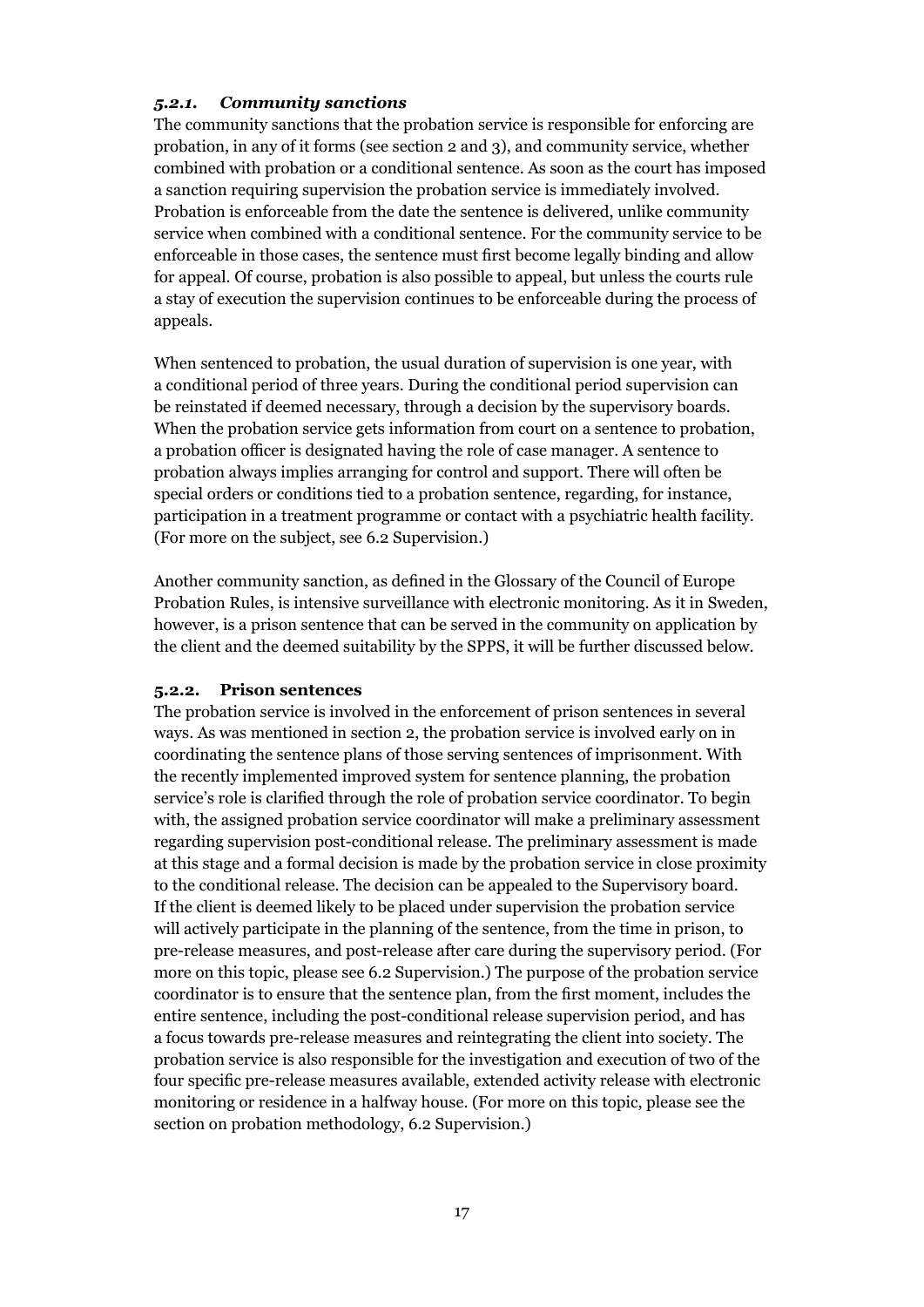Clients with a sentence to prison for up to six months can, with a few exceptions, apply to serve the sentence in the community through intense supervision with electronic monitoring. The probation service provides information to those that meet the basic criteria, regarding type of sentence and not having served through intensive supervision with electronic monitoring in the past three years. Information is given about the measure as well as the application and investigation process leading up to a possible decision of being allowed to serve the sentence in this form. The probation service is then responsible for handling applications, performing the investigations regarding suitability for the measure, and executing the intensive supervision with electronic monitoring once in place.

#### **5.3. Aftercare**

According to the Glossary of the Council of Europe Probation Rules, aftercare is defined as "the process of reintegrating an offender, on a voluntary basis and after final release from detention, back into the community in a constructive, planned and supervised manner". This type of aftercare is not possible within the Swedish legislation. Rather, in accordance with the normalization principle, the SPPS works to reach an individual aftercare plan for clients through the collaboration with other agencies, so that their needs can be met without the involvement of the probation service once their sentence has been served. Any and all further interventions and support from other agencies is, of course, voluntary, and the main goal of the probation service in this aspect, is to ensure that the clients know which services are available to them and that potential contacts for already identified needs have been initiated before the end of supervision.

# **6. PROBATION METHODOLOGY**

#### *Rules of Probation*

*Supervision is not seen as a purely controlling task, but also as means of advising, assisting, and motivating offenders. The Swedish probation service has implemented a method for supervision that is evidence based and includes interventions based on cognitive behavioural therapy, in order for supervision itself to have an effect on recidivism. The method, KRIMSTICS, focuses on cooperation*  with the client to reach commonly formulated, prosocial goals, while still being *clear about the controlling aspect of supervision and being clear and predictable regarding what is defined as misconduct, and the possible consequences of such. Interventions such as the SPPS' own rehabilitation programs, as well as interventions in collaboration with other agencies, are combined with supervision. The probation service has also developed and implemented a systematic assessment method, based on the RNR principles. This systematic assessment is the basis for the individual sentence plan, created to support the matching of interventions to the client's identified needs, in order to reduce risk of recidivism. The cooperation between prison and probation, both part of the same agency, is stressed in the initial and continued work regarding the sentence plan.*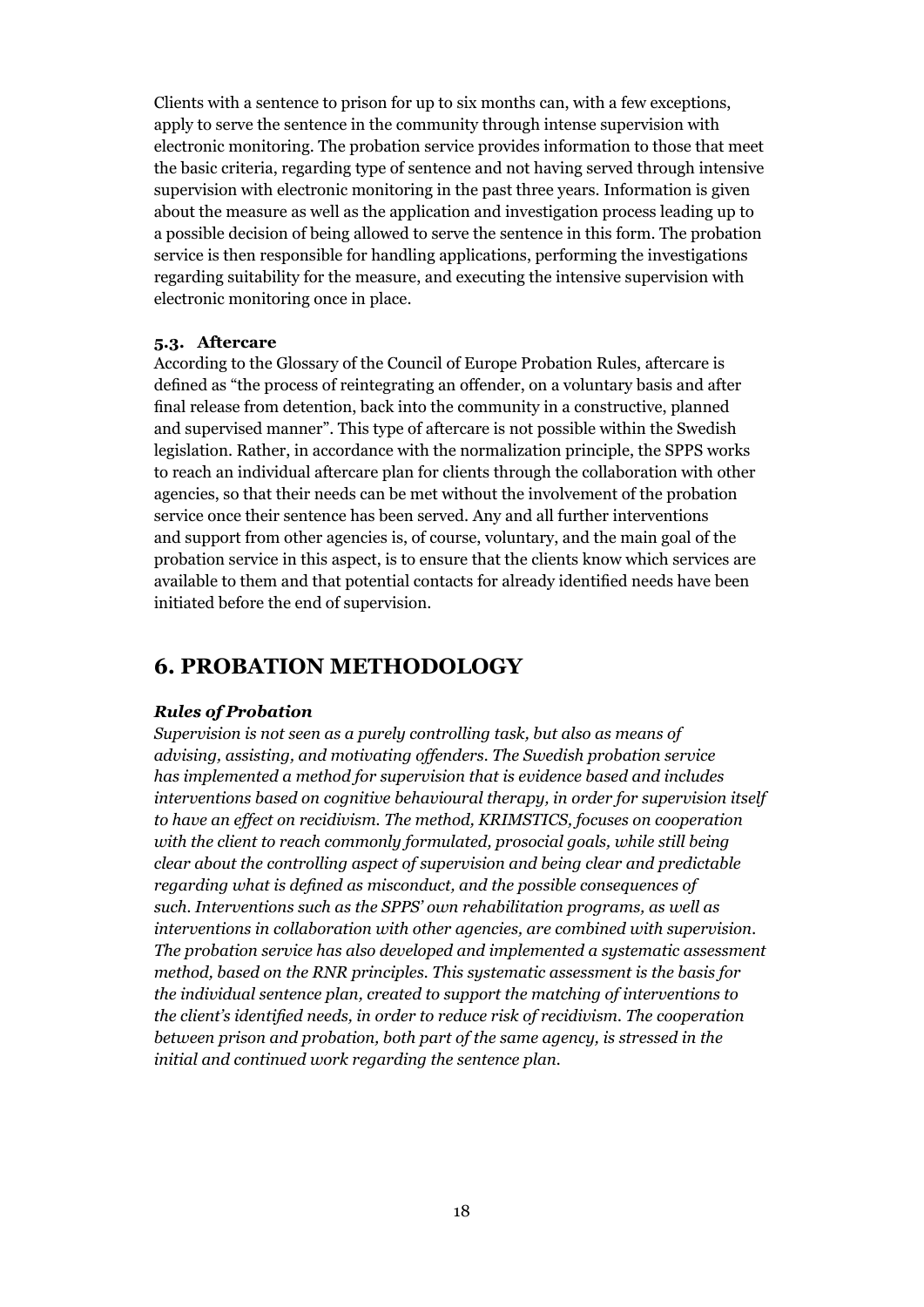#### **6.1. Pre-sentence reports**

A pre-sentence report covers the following areas: general background, family and social network, occupational situation, accommodations, physical and mental health, substance abuse, criminal attitudes and history, use of leisure time, and a suggestion concerning the sanction. The areas are largely selected according to the principles of Risk, Need and Responsivity (RNR), and the suggestions concerning the sanction are based on an assessment of the client's risk of recidivism, identified needs to counteract recidivism, and, when applicable, a description of factors tied to responsivity that should be taken into account.

Work is consistently being done to improve quality in pre-sentence investigations, and to ensure that assessments made in the pre-trial phase are performed in a uniform way, with a focus on criminogenic risks and needs, while also delivering the other information the courts require. When the pre-sentence report is complete, the accused is allowed to take part of the information and thus has the possibility to correct any inaccuracies. The accused does not, however, have input on the assessment made regarding risk of recidivism and/or identified needs to counteract relapse.

#### <span id="page-18-0"></span>**6.2. Supervision**

The basis of supervision is the same for the client, regardless if it's a probationary or conditionally released client. They will both be assigned a probation officer as a case manager and the contact with their case manager will be through personal meetings. Contact frequency is determined by risk and need factors and the other activities planned and will vary from once a week to once every three weeks. The lowest intensity of contact frequency is reserved for those with a low risk of relapse. Young adults under the age of 21 years will generally have a higher contact frequency, even if they are deemed to have a low risk of relapse.

To improve the effect of community supervision, the Canadian STICS model has been implemented in the Swedish probation service. STICS stands for Strategic Training Initiative in Community Supervision and is a model for helping probation officers better adhere to the principles of Risk, Need and Responsivity. The model uses a structured risk and needs assessment, as well as providing structure and content for client meetings, where cognitive behavioral techniques are used in order to change the criminal behavior. The model also provides organizational structures for maintaining ongoing learning, primarily with the help of local coaches/ mentors who support their colleagues. The Swedish version, KRIMSTICS, presents a new tool for working with an evidence based practice. The skills that are taught and supported are focused on relationship building and structuring, as well as specific CBT interventions such as functional analyses and more. The supervisory meetings create a predictable and structured environment for the clients, where the probation officers are adapting to the client's specific needs, in order to create a collaborative relationship. One intervention, used initially in the contact, is role clarification. During role clarification, the probation officer describes their dual role, the controlling and the helping one. They explain how the roles will shape the collaboration with the client, for example how the meetings will be structured, what they will focus on, and what the probation officer will do in instances of breaches. The probation officers then explain what the clients can expect from them when it comes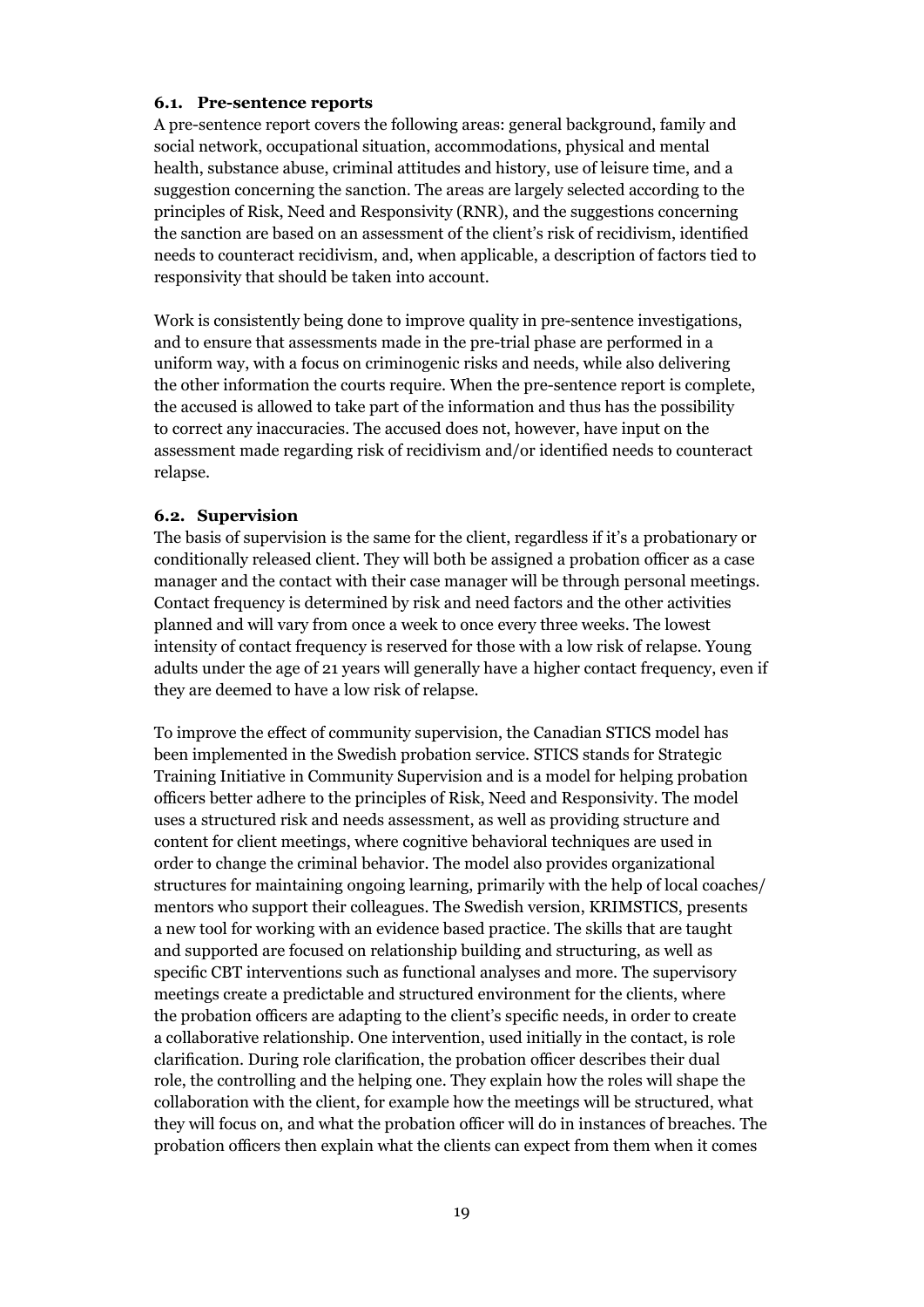to their contact, and also describe their professional personality. The clients are asked what can be expected from them, and this concludes with a suggested agreement on their collaboration, during the supervision period. This creates a transparent and respectful start of a relationship, which can be revisited if the clients decide to breach their supervisory terms. The CBT interventions focus on the link between the thoughts and the behavior, to encourage the client to change their thinking towards more prosocial goals.

There are a few differences between probationary and conditionally released clients. Regarding the probationer, establishing contact quickly is central as the individual sentence plan is to be presented within one month. As part of the sentence planning process, the structured Risk, Need and Responsivity (RNR) assessment tool, developed by the Swedish Prison and Probation Service, is used to guide which interventions may be suitable. On the basis of the information provided by the RNR assessment and other information relevant to the case, the case manager can undertake motivational work, decide on contact frequency and suitable interventions such as treatment programmes and/or appointment of a lay supervisor. The probation officer documents these decisions and measures in a case file. The probation service also organizes the contact with any necessary social agencies that can satisfy further client needs.

For the conditionally released prisoner, the initial sentence planning, including the RNR assessment will have been undertaken while the client was in prison. As part of the initial sentence planning a probation officer will be made probation service coordinator of the sentence plan. To begin with, the probation officer will review the case, including the RNR assessment, and make a preliminary assessment regarding supervision post-conditional release. If the client is deemed likely to be placed under supervision, due to risk of recidivism and/or the length of the prison sentence, the probation service will actively participate in the planning of the sentence, from the time in prison, to pre-release measures, and post-release after care during the supervisory period. The probation service coordinator should participate in the initial planning conference regarding the client.

The probation service is also specifically responsible for assessing whether a prisoner shall be allowed two forms of pre-release measures from prison, extended activity release with electronic monitoring or residence in a halfway house. To date, the system with halfway houses is not widespread and is only available in the larger cities. In the above mentioned pre-release measures, the probation service handles the investigation and the prison gives its opinion before a decision is made. The opposite is true for the other two pre-release measures, residential treatment and activity release, in which the prison is specifically responsible. For extended activity release with electronic monitoring and residence in a halfway house, the probation service is also responsible for the execution of the pre-release measure.

Another difference between the two types of supervision is that there will often be special orders or conditions tied to a probation sentence, regarding, for instance, participation in a treatment programme or contact with a psychiatric health facility. These orders may be very specific or very openly formulated, at which point it is up to the probation service to decide which intervention is the most suitable one. When the orders are specific they must be followed as they are stated. If needed, they can be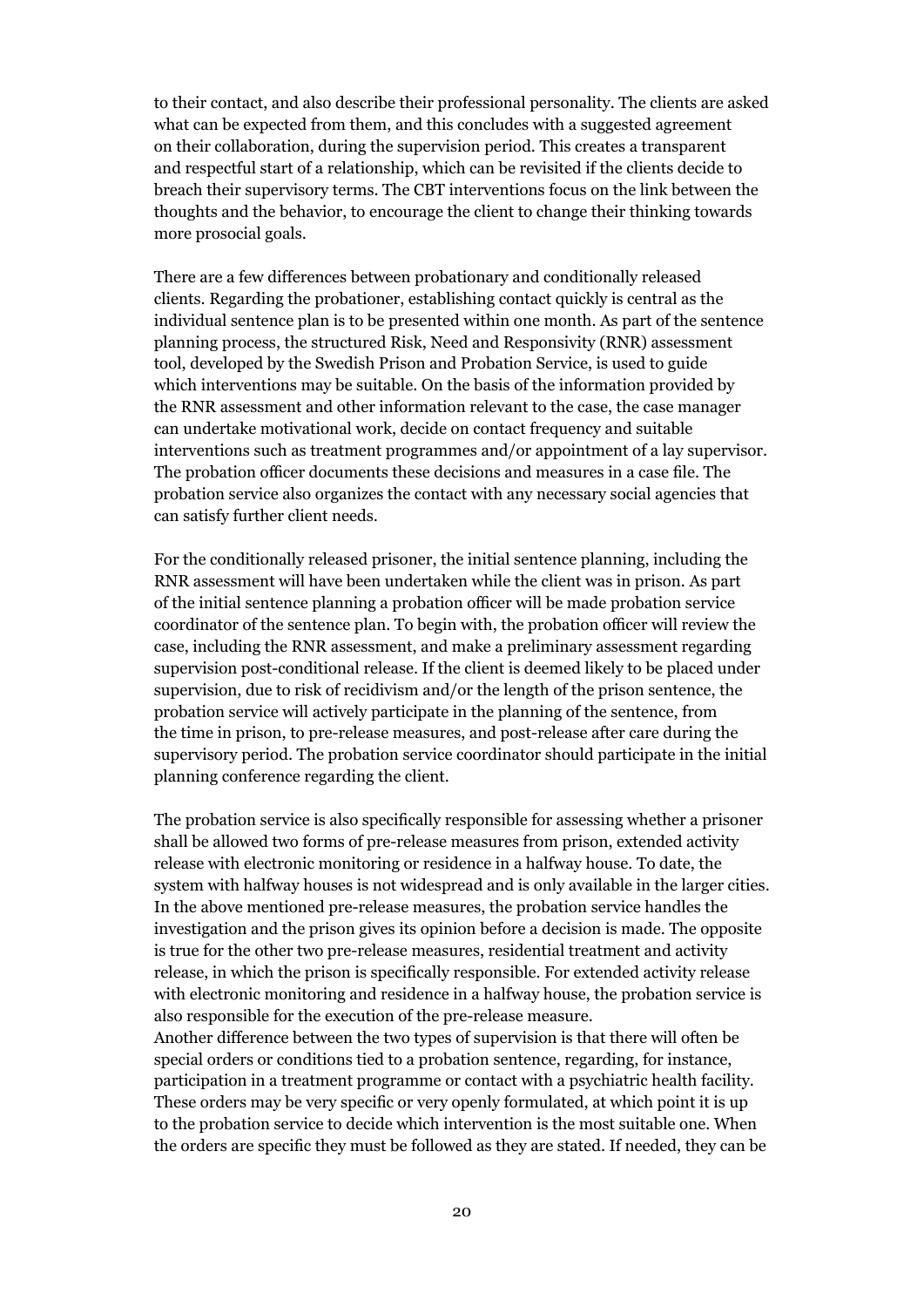brought to the Supervisory board with a suggestion of changing the order to another intervention than the one stated by the court. The probation service may also suggest to the Supervision board to specify or add an order regarding a specific intervention, and this is also true regarding conditionally released clients.

An offender, whether conditionally released from prison or sentenced to probation with supervision, who fails to keep the agreed contact frequency or in other ways does not follow the sentence plan is considered to be in breach of conditions. If the breach is not serious it can be dealt with by reminding the client of the conditions of supervision, while more serious or repeated misconduct are reported to the Supervision board, with a suggestion from the probation service regarding suitable measures. The board then decides how to deal with the misconduct.

#### **6.3. Rehabilitation programs**

An important way to improve the clients' chance of a life without crime is the use of rehabilitation programs. The long-term goal of the SPPS is that each client should be offered treatment based on level of risk of reoffending and criminological needs. The main purpose is to reduce recidivism. The interventions need to be based on well-founded knowledge of what is effective and focus on the factors that are most important to reduce the risk of relapse.

The best effect of treatment efforts is achieved when the treatment meets the principles of risk, need and responsivity (RNR). Compliance with the RNR principles is ensured by each client having an individual plan in which the risk and need has been well assessed and when the specific criminogenic needs of the client are addressed with appropriate interventions. High and medium risk clients always have several dynamic risk factors that need to be addressed. This means that the goal should be for these clients to undergo intensive treatment. The treatment programs offered in the SPPS can be divided into: preparatory -, treatment programs and boosters.

**Preparatory programs** can be used in order to increase the client's motivation. Preparatory efforts are not expected to lead to reduced relapse in crime unless accompanied by more intensive treatment programs. Motivational Interviewing (MI) is used for preparative purpose and is a collaborative, goal-centered model that gives particular attention to client's statement of change. MI aims to strengthen the clients own motivation and commitment to change towards a specific goal by developing and exploring the person's own reasons for change

**Treatment programs -** when identified needs in several risk factors, it is important that the treatment target and affects the most important criminogenic needs of the client. If the assessment of the clients risk and need reveals the essential for intensive efforts in any of the areas of violence, violence against partner or sexual offenses, these areas should be prioritized.

The treatment programs used in the SPPS target criminal behavior, violence, domestic violence, sexual offending and drug- and alcohol abuse. The majority of the programs are based on cognitive behavioral therapy (CBT) and have components derived from behavioral therapies and the cognitive therapy. The focus of the different therapies can vary, but the similarities between the different treatment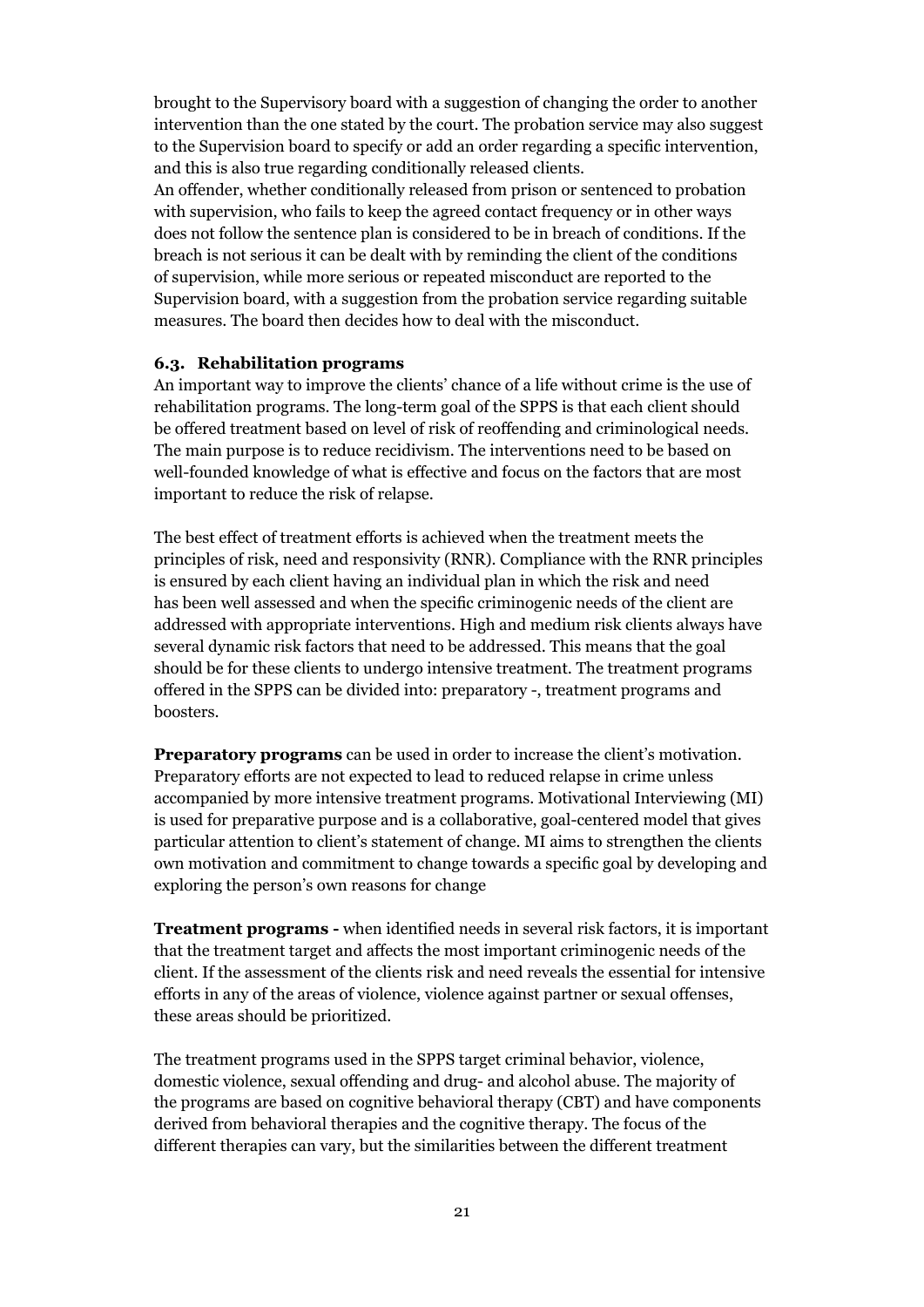programs are greater than the differences. An important difference compared to CBT in general is the focus on pro criminal attitudes. Additionally, most CBT programs for the clients in prison and probation have a strong feature of problem solving (which is part of CBT), which aims to make the client use a systematic and general approach to managing everyday problems, using the skills taught in the program.

**Boosters** can act as an enhancement after a treatment program and should be offered for clients who have undergone one or more treatment programs.

In the SPPS, The Relapse Prevention Program, is used which target two groups; one focusing on alcohol and drug abuse, and the other focusing on crime. The program is primarily intended as a booster and that the client must have undergone a longer CBT program before commencing.

When it comes to treatment programs directed against intimate partner violence and sexual offenses, there are special reinforcement efforts that the client should undergo during probation alternatively if a long time has elapsed since the client underwent the respective treatment programs.

In order to secure effectiveness the programs are regularly reviewed by a scientific panel and only programs fulfilling the requirements will be granted accreditation. To be approved, a program must among other things include: a clear model of change, based on scientific evidence, use of effective methods and site accreditation including monitoring of implementation and staff competence. Before applying for accreditation the program is usually tried out in a limited extent during development. After accreditation the aim is to offer the program to all offenders, according to assessed risk and needs.

#### **6.4. Third party rehabilitation measures**

In accordance with the previously mentioned principle of normalization, large parts of the rehabilitation work is carried out by other agencies than SPPS. Examples of such rehabilitation work include, but are not limited to, the following:

- Specific focus on drug abuse disorders (detox, pharmacological treatment and psychosocial measures) through both health care and social services.
- The National Employment Agency offers job training and support in finding work.
- KomVux offers education for adults from primary to secondary levels.
- Assessment and treatment of relevant psychiatric conditions, such as ADHD, depression, self-harming behaviour etc.

Specific, structured forms of cooperation between SPPS and other agencies exist, some of them including co-location. Such examples include judicial psychiatric outpatient care, with specific probation officers as liaisons in some cities, similar cooperation with centres for medication-assisted treatment for opiate addiction, and specific work programs called Krami in cooperation between SPPS, the National Employment Agency, and the local social services.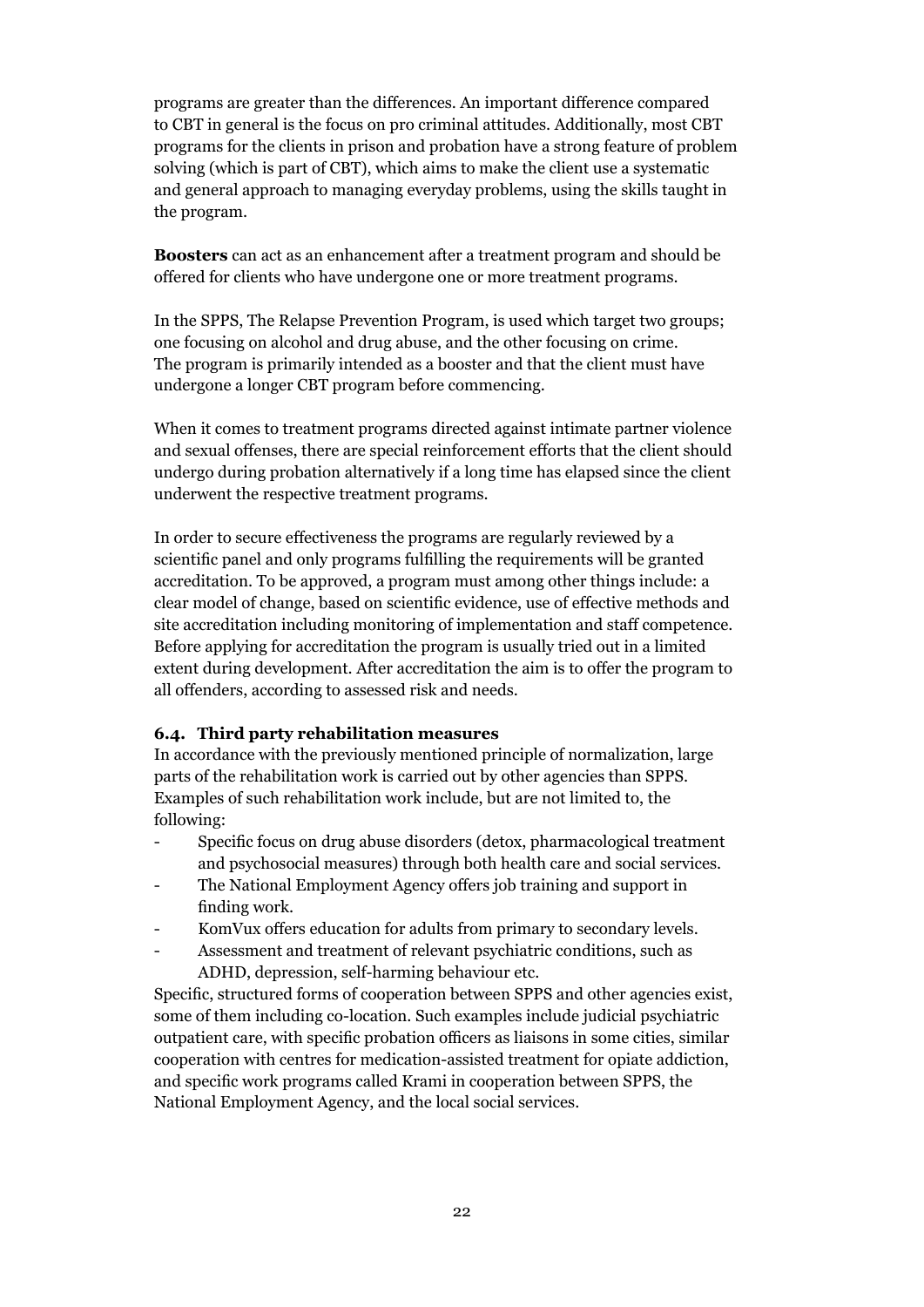# **7. FINANCES, ACCOUNTING, REGISTRATION SYSTEMS, AND EVALUATION PROCEDURES**

#### *Rules of probation*

*The Swedish Prison and Probation Service is funded by the federal government. Reports and feedback information is regularly produced and presented, both within the agency and to the federal government, in accordance with the European rules of probation. Both internal and external audits are undertaken to secure accountability regarding the use of allocated funds. Regarding the registration systems used within the SPPS, they are designed to promote cooperation between different branches and units within the SPPS, while maintaining the integrity and confidentiality of offenders by only allowing access to those that actively work with the particular offender. Furthermore, the registration system is designed to support adherence to the RNR principles and to simplify record-keeping.*

## **7.1. Finances**

As described earlier, the Swedish Prison and Probation Service is one unified agency. It is funded solely by federal government via the Ministry of Justice. Each year the Prison and Probation Service submits its budgetary requests to the Ministry, listing them under a variety of operational headings. These headings constitute the framework to be observed for the spending of allocated money. Subsequently the central administration allocates the sums granted to the local prison and probation administrations using the same framework. Within each framework heading, the central administration and the local administrations have discretion on how to use the received funds.

The following overview of the total expenditure for the prison and probation services respectively, includes a wide variety of costs. Thus, for the prison service, in addition to the direct costs of containing and caring for prisoners, there are costs connected to transport and transfer, services provided by external organizations and authorities, equipment written off, building maintenance, renovation and construction, etc. Similarly, the expenditure for the probation service also includes payments to lay supervisors, for special activities, and services provided by external organization and authorities. For both services staff salaries are a major proportion of expenditure.

As far as the number of clients in the prison and probation population is concerned it should be noted that the figure for prisons includes both remanded and sentenced prisoners. Similarly the figure for the probation service include offenders under probation supervision, those sentenced to imprisonment but serving the sentence through intensive supervision with electronic monitoring, prisoners released before the date of automatic conditional release through intensive supervision with electronic motoring as well as those released on the due date for conditional release. However, suspected offenders who are only subject to a pre-trial report are excluded.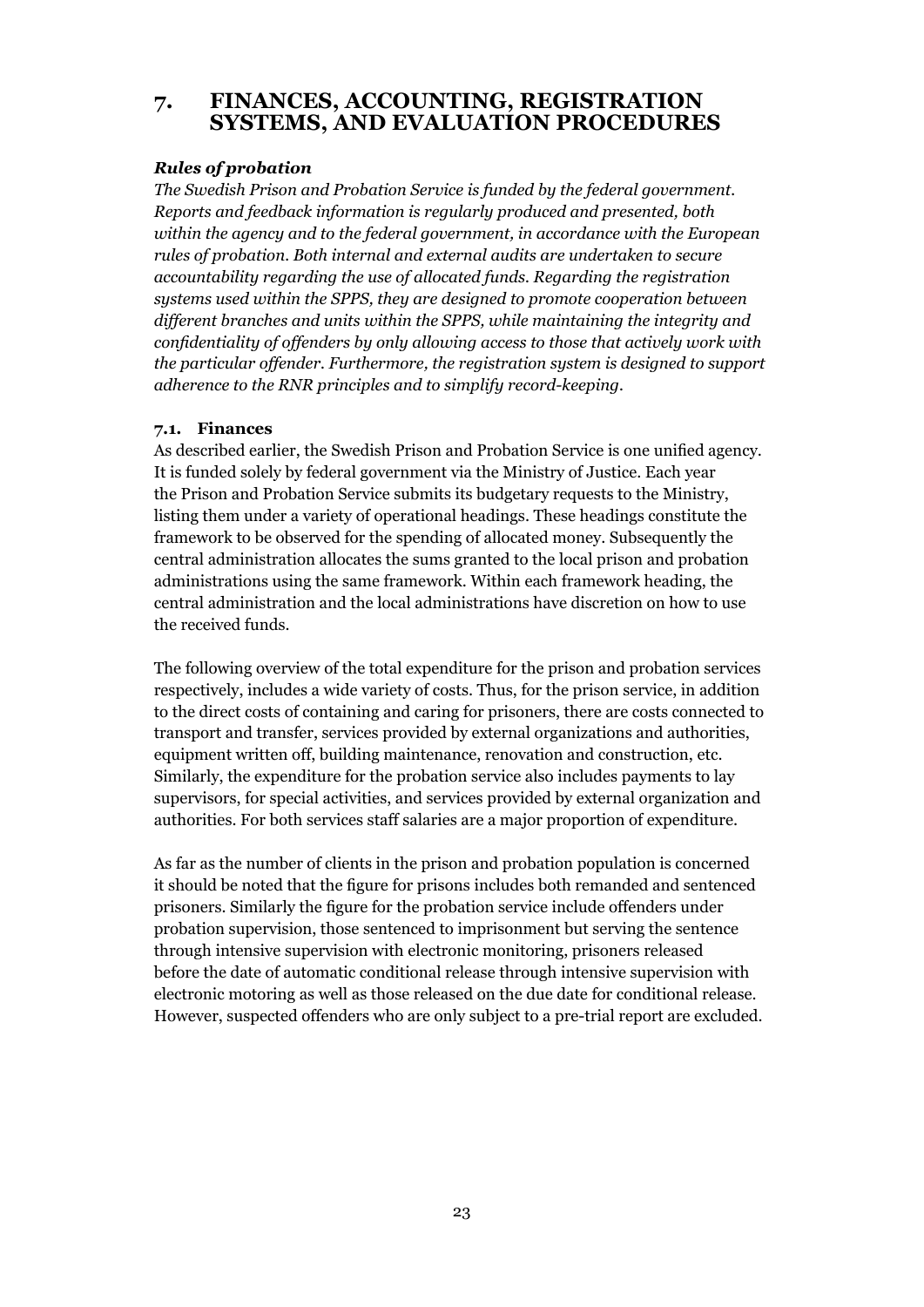*Table 2: Overview of expenditure for 2016 (costs are shown in Euros and rounded off)*

|                                                                                       | Prison / Remand prison    | Probation   |
|---------------------------------------------------------------------------------------|---------------------------|-------------|
| Total expenditure (Euros)                                                             | 496 508 100 / 228 738 800 | 117 192 800 |
| Of which staff costs                                                                  | 305 858 800 /140 034 000  | 77482300    |
| Number of staff*                                                                      | 4904/2135                 | 1 1 1 2     |
| Daily average number of<br>offenders in prison/remand<br>prison and under supervision | 3766/1644                 | 10 761      |
| Average cost per day and<br>offender                                                  | 350/380                   | 30          |

#### **7.2. Accounting**

There is a strong emphasis on knowing how budgetary allocations are spent and with what result. The annual budgetary request must therefore contain an account of how the previous year's allocations have been spent and, where applicable, a report on the results obtained. Thus, measurable performance criteria are set up each year for a number of budgetary headings. In addition, any given year's budgetary requests must include estimates of the future demands that will be made on the prison and probation services over the following three years, based on a prognosis of the number and nature of the offenders. In this context, account must be taken to legislative changes that have consequences for the operation of the prison and probation services, developmental work – especially that relating to working methods, staff competence development as well as the construction and renovation of prison buildings.

Budgetary control at all levels is strict and if allocations are exceeded there is a considerable risk that next years allocations will be reduced by the same amount. An independent unit within the Head Office is responsible for an internal audit of the finances of the Prison and Probation Services. Further independent auditing is undertaken at governmental level to examine financial matters at a ministerial level. The findings from these audits can have consequences – both positive and negative for subsequent budgetary requests.

The Prison and Probation Service receives a statement each year from the federal government of the budgetary resources granted. The Head Office of SPPS in its turn decides how these financial resources shall be allocated in respect to the divisions in to which the SPPS is divided; namely, remand prison and prison, probation, security etc. Thereafter a decision on the regional division of allocations is made, based on the six regions into which the organization is divided. The sums allocated are based on the activities to be undertaken. Regional management then decides on the allocations to be made in respect to these activities. Local SPPS offices create a budget for the work that is expected to be carried out in relation to an estimated client base during the intended financial year. This budget will include, for example, estimated costs for a variety of rehabilitation programmes, pre-sentence reports and payments to lay supervisors.Probation activities and their accompanying financial allocations are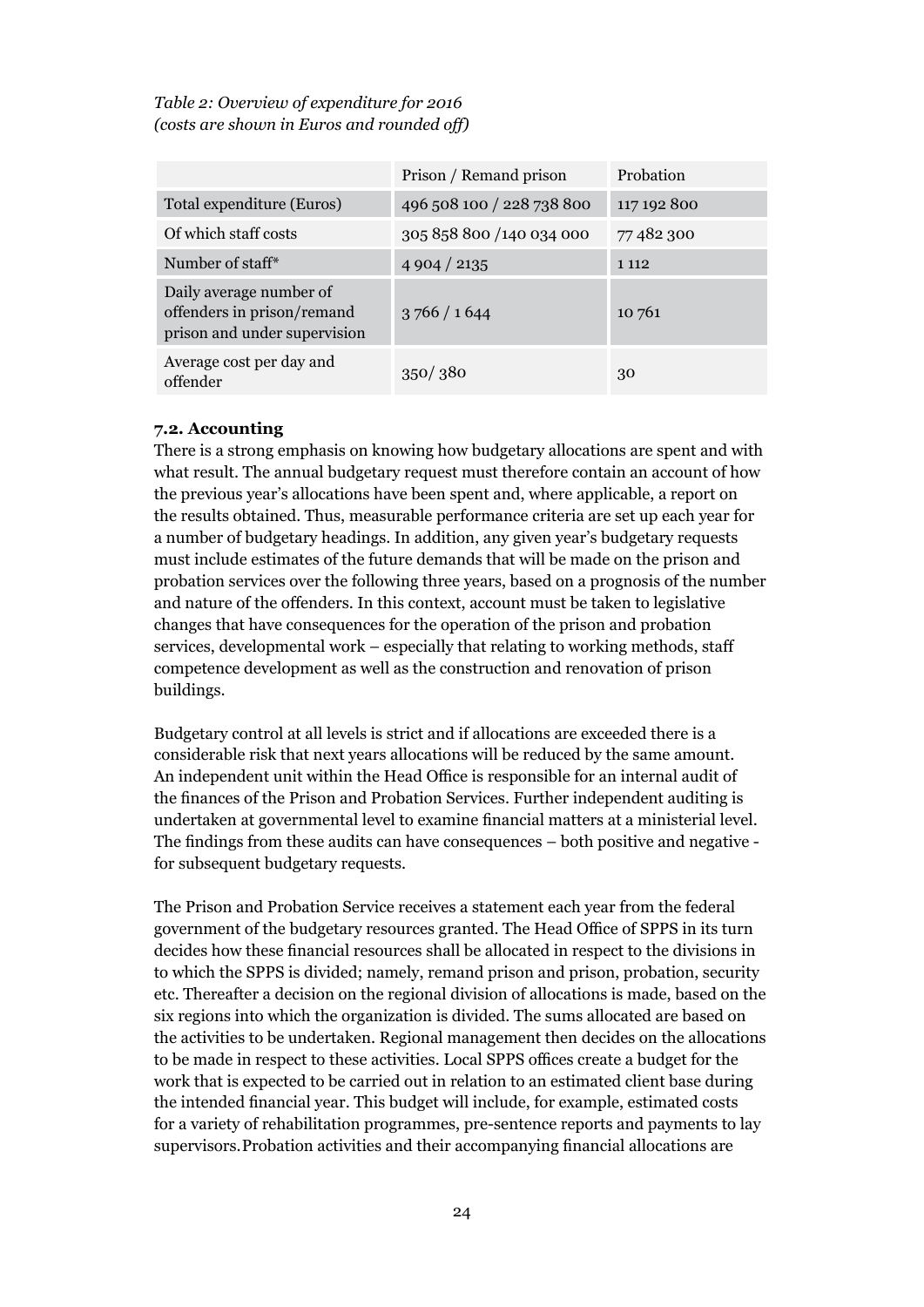registered in a computerised follow-up programme used for all SPPS work. Tasks and results are reported monthly, but to this programme quarterly. In these follow-ups, management considers whether reduction of an activity should take place in order to remain within the allocated resources or, alternatively, that expansion of the activity is possible. During the eight-month follow up, in early September, an estimate is made of whether the totality of activities will have been conducted within the financial framework of the year. Should this not be the case it is necessary to decide where savings can be made by some diminution of certain activities.

#### **7.3. Registration systems and evaluation procedures**

Information on all probationers and prisoners is contained within the SPPS Client Register. This information is comprehensive and includes, for example, the sentences of the court, conditions, assessments, and the sentence plans.

The entries made in individual case files are registered in a system open for registration, and in which information is accessible for those working with the offender. The register is constructed with the client at the centre of focus. It supports staff working in different parts of SPPS, whether remand prisons, ordinary prisons, or in probation. The system constitutes the tool for the day-to-day recording of conduct and decisions on probationers and prisoners, as well as more long term information. The information recorded in this system includes, for example, reports on breaches of conditions and disciplinary offences together with resulting decisions, as well as leaves and other forms of temporary release from the prisons, etc. Comprehensive instructions exist on the content and ways of entering case file information.

The system also aims to support the staff in their work with the clients, meaning that the system follows and supports processes, such as planning and working with offenders' education, treatment programs, rehabilitation etc. In 2016, SPPS launched a new model for sentence planning, which included a new sub-system in the SPPS Client Register. This sub-system includes a sentence plan for the whole of the offender's sentence and aims to guide both staff and client towards the objectives set, based on the client's identified risks, needs and responsivity. A key factor for this system is that it is deeply and thoroughly integrated into the process of sentence planning, which allows it to function as a support for the staff rather than only as a system for documentation. This system ensures that the clients are able to take part in their own sentence planning process, as well as ensuring that probation staff and prison staff co-operate. For instance, the system requires that a probation officer is appointed in the system early on for offenders in prison, in order to ensure that potential pre-release measures and the post-conditional release supervision is planned early on. In the system, staff can register and get computerized support on the initial assessment of the offender's risks, needs and responsivity, and they get computerized help to arrange a timeline for the interventions that have been deemed suitable. The system supports historic information in sentence plans that have been revised, as well as up-to-date daily information about the client, always aiming towards the objectives set in the sentence plan.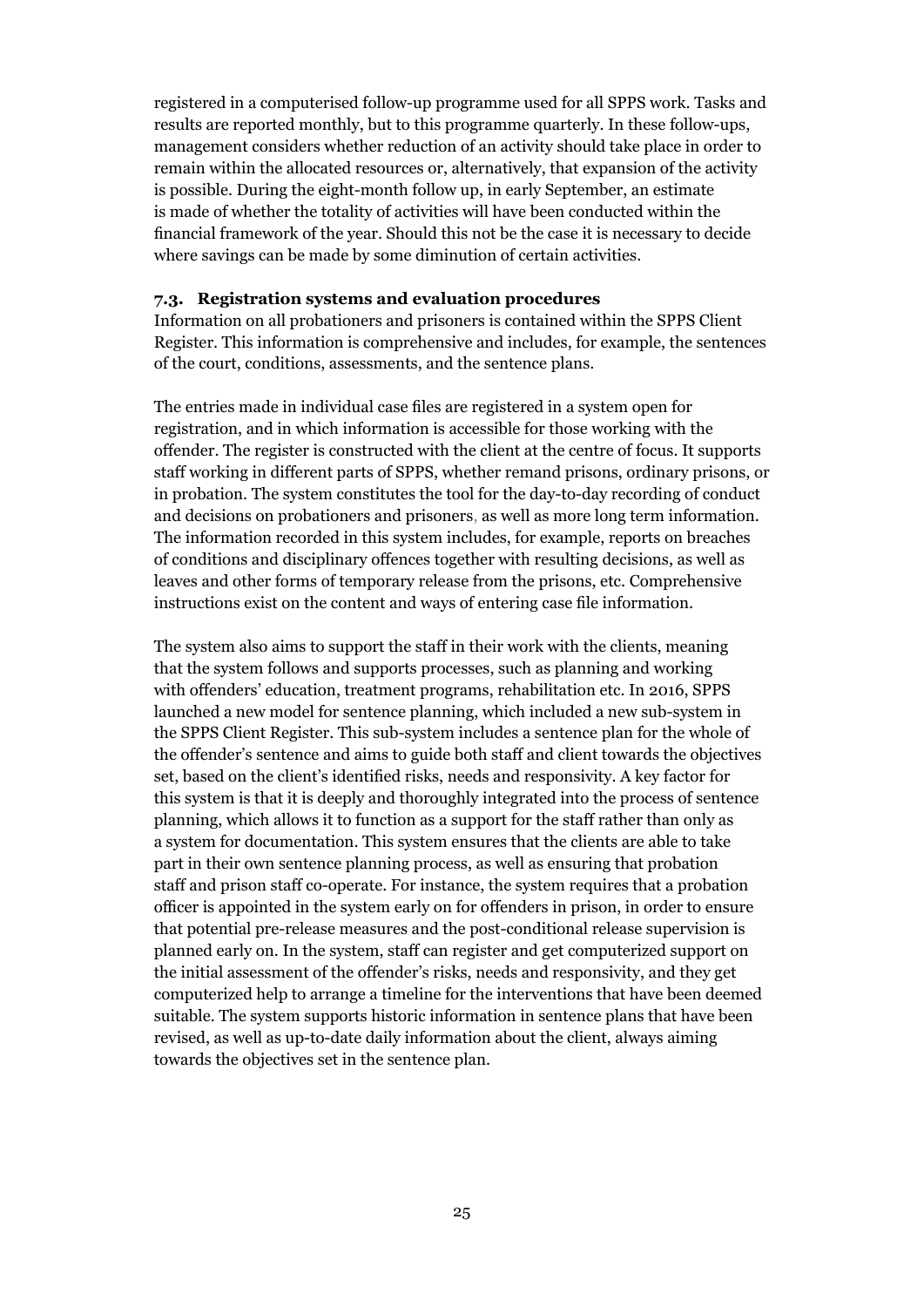Strict control is exercised on who may have access to these systems and employees do not automatically have that right. Furthermore, a probation officer does not, for instance, have the right to enter a clients' the remand prison plan unless there are special reasons for doing so. Nor can a probation officer extract information on offenders unless they are registered at the officer's specific probation office. These and other restrictions are designed to ensure that while information of mutual interest circulates among authorised employees, the integrity of the offenders is kept intact.

A certain number of employees are authorised to enter into two external information systems. The Register of Suspects contains information on persons suspected but not prosecuted for crimes. The Register of Convicted contains information on previous documented criminality, pre-sentence reports, and sentences to fines, probation or prison. The latter is useful when a new pre-sentence inquiry is called for by a court, as it allows any new information to be speedily added to what is often a large volume of registered prior information. This register also contains information on restraining orders.

There are extremely strict regulations concerning the use of these registers. During the hiring process the Swedish Police Authority is authorised, through legal provisions, to allow the SPPS entry to check possible criminal backgrounds of new employees.

The computerised system for follow-up on activities has been described in the previous section. Other than the budgetary aspects, the regular, statistical followup of activities is also the basis for identifying areas in which special measures are needed to reach unity in national practice, to elevate the quality of work, or to provide support to local units. It's also part of the work to identify best practices in specific parts of probation work. Measures may involve an in-depth review of the identified area, in which quantitative and qualitative measurements are further examined.

Other evaluation procedures involve the SPPS' own research and development unit. The unit produces in-depth research projects in different aspects of all SPPS branches, as well as research on different types of crime, the effectiveness of different measures and sanctions etc.

The SPPS also has its own internal audit unit and a section for supervision, devoted to reviewing the work done within the agency. Also, being a state agency, the SPPS is required to report its results to the government at regular intervals.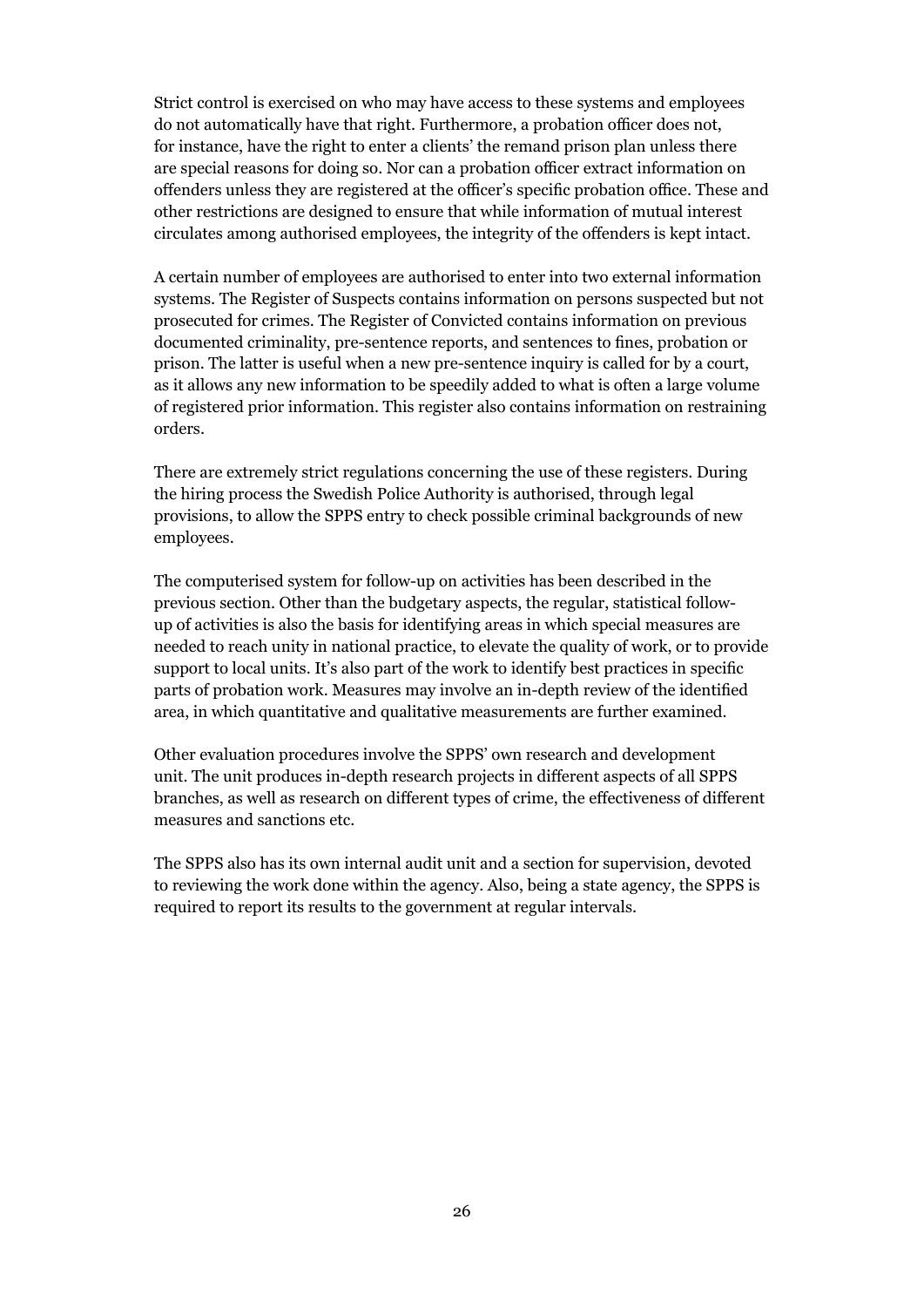# **8. SOCIETAL SUPPORT AND CLIENTS' VIEWS**

## *Rules of Probation*

*The probation service wishes to increase knowledge about the work that is done through community sanctions and measures. This involves informing the public as well as other agencies, such as the courts and social welfare agencies. The media and public, receive information by asking direct questions to the SPPS, as well as through the SPPS website and social media.*

## **8.1. Societal support**

The Swedish Prison and Probation Service maintains a website [\(www.kriminalvarden.se\)](http://www.kriminalvarden.se) that provides extensive information – some of it in English – on all service activities. The SPPS provides information to journalists and the general public as well as responds to specific inquiries. The SPPS is actively seeking new arenas for discussing criminal policy in general as well as commenting questions of specific importance to the public at a specific time. The Director General of the SPPS at times writes discussion articles for national newspapers, regarding such topics as the importance of non-custodial sentences as alternatives to short prison sentences. Furthermore, the SPPS has an active presence in social media, which is another way to engage the public. A large focus is on attracting new employees through marketing efforts, dispelling myths about the SPPS and spreading information about the many opportunities within different branches of the agency.

Through the SPPS website, the public can make inquires using a contact form, the message from which is directed to the person most suitable to reply. SPPS receives and replies to many questions, among others from concerned family members of clients, to students, working on projects regarding crime and rehabilitation.

Collaboration with other agencies, both within and outside the judicial system, is prioritized. One example is the regularly held information sessions about probation work for courts, both by local probation units and nationally in cooperation with the Court's Academy.

## **8.2. Clients' views**

Clients, as well as others, can use the above mentioned contact form on the SPPS website, to ask questions or message complaints regarding their experiences with the probation service, outside of the formal complaint structure. This way they aren't required to go through their local probation unit, if they are uncomfortable doing so. There is, at this time, no structured way of receiving input from clients on their views of the probation service in general. Specific measures may be taken within projects of implementation or specific evaluations.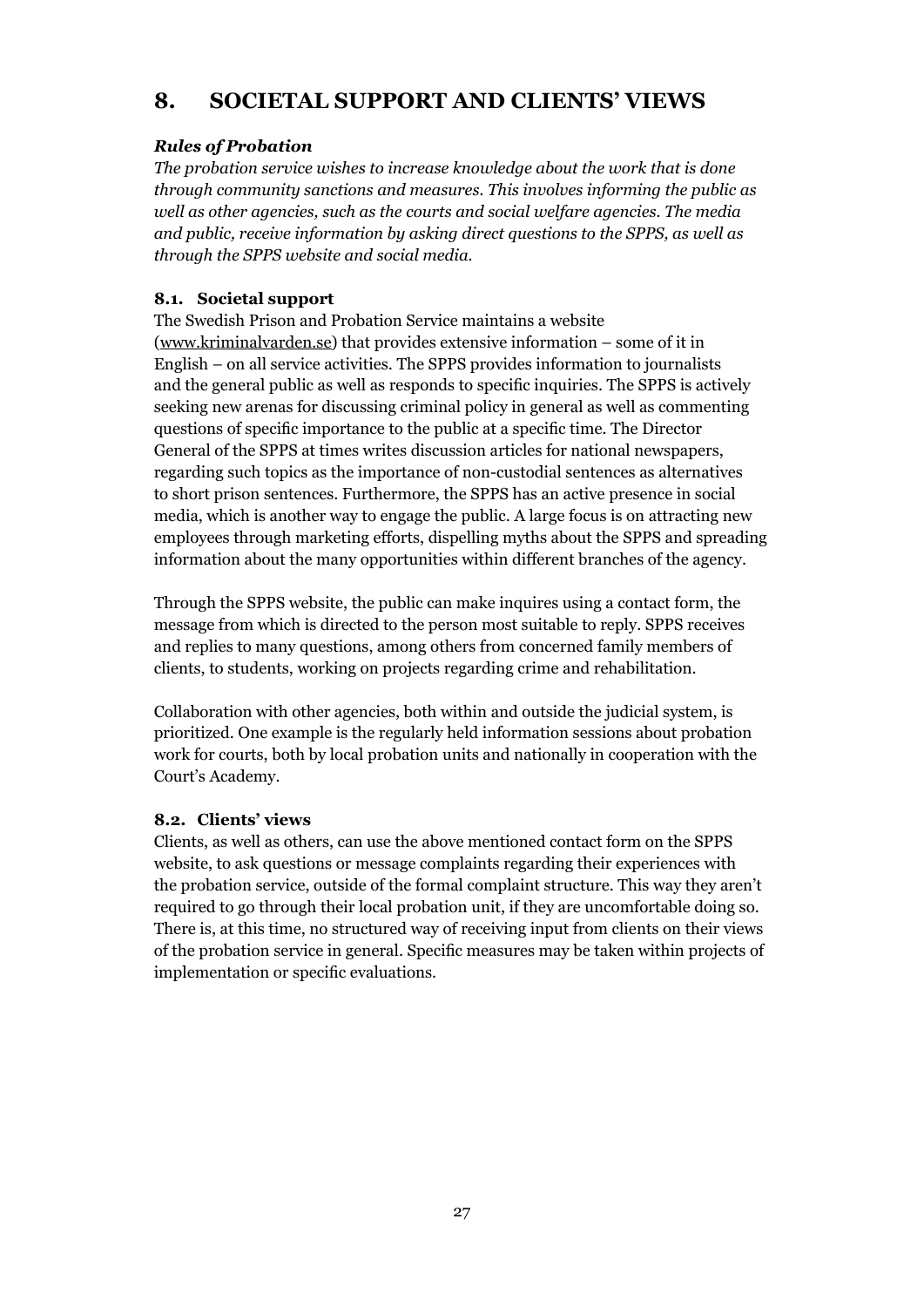# **9. PROBATION CLIENTS' RIGHTS**

#### *Rules of Probation*

*National law provides for clear and effective procedures to investigate and respond to complaints regarding probation practice. This could, for instance, regard a client's dissatisfaction with the probation service's decision to place him or her under supervision when conditionally released, in which case that decision could be appealed to the supervision board. In some cases it may not be about a decision, but rather an assessment, such as a pre-sentence investigation in which the probation service assessed that it was not possible to suggest contract treatment. Such a case could be taken up with the Ombudsmen for Justice.*

All Swedish citizens enjoy a number of rights as a protection against unfair or improper treatment. Administrations and agencies are required, for example, to provide information on appeal possibilities when a formal decision is made that affects an individual citizen. Anyone may make a complaint to the Ombudsmen for Justice about breaches of any law or any improper treatment. Probation clients – even if they are not Swedish citizens - are not excluded from these rights. In addition, probation clients have certain other rights that are related to their specific situation. Thus, they can annually request, free of charge, up to nine pages of a copy of their individual case file. Any number of pages above that will carry a small fee, but the client normally has a right to take part of their case file. Before this information is given to a client it is scrutinized in order to obliterate information that might be damaging to any third party. The SPPS' circular instructions are also available on request. Probation clients can appeal against decisions that affect them to a local supervision board.

A client, brought before a supervision board by reason of suspected misconduct with forfeiture of conditional release as a possible consequence, has the right to tax-funded legal representation. Interpretation is provided for clients who do not understand Swedish when informing them about their rights and obligations, at meetings with lawyers, at court hearings, etc. Because of the distances involved telephone interpretation is sometimes used when no local interpreter is available. When an alien probation client is deprived of liberty because of suspected new criminality the relevant embassy must immediately be informed if the client so wishes. The client can also receive visits from an embassy official even when the period of deprivation of liberty is short.

# **10. DEVELOPMENTS TO BE EXPECTED**

The Swedish probation service has gone through some important changes in the past few years, involving the introduction and implementation of a new system for sentence planning and documentation, a new structural RNR assessment tool, and a new method for supervision. This has brought about years of intense training efforts for all probation units. Since the reorganization of the SPPS in early 2015, with a division completely devoted to probation issues, there is a new drive in questions regarding all aspects of probation work. The challenge forward is rather to temper the changes and developments, as not to overwhelm the organization.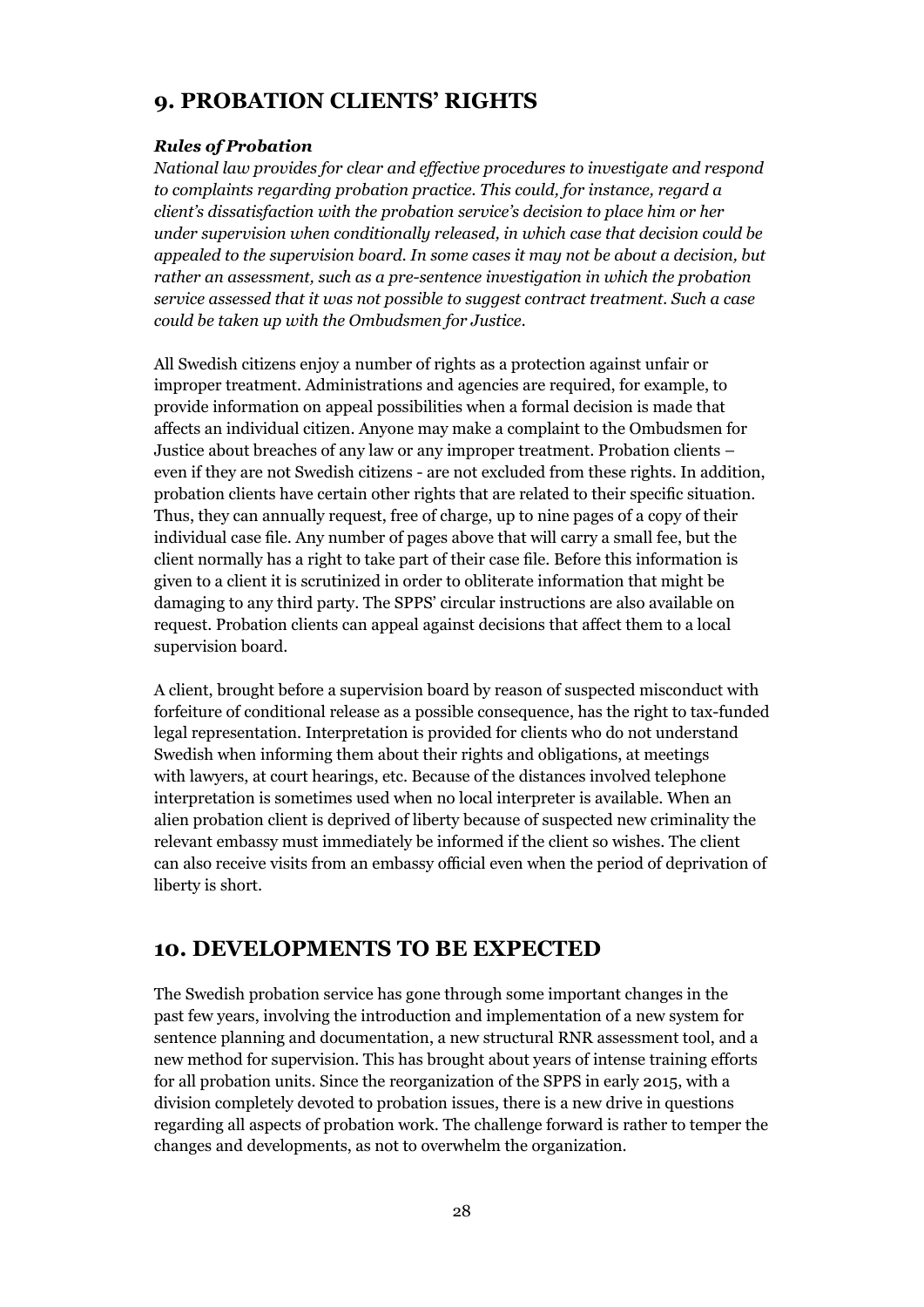On a national level, work is currently being done to explore possibilities regarding legislative changes that may affect the probation service. A recent government inquiry, regarding conditional release, proposes that the SPPS be given a larger mandate to set conditions for conditional release, rather than it being a question to be decided by the supervision boards. The report further suggests that the supervisory period be extended to include the entire period of conditional release, unlike at the moment when it is never longer than one year.

Developments are also on the rise regarding community service. The work is currently in an exploratory phase, in which different possibilities are being researched. The goal is to increase the social benefits of community service, and specifically to explore how community research might be of use within the field of environmental matters and ecology.

In 2016 the director of the probation division coined the term *"Modern Probation",* with the following key terms or phrases:

**Equivalent and evidence based**: The probation service is procedurally uniform, but tailors its approach to individual clients through KRIMSTICS and the individual sentence plan. Execution of sentences is carried out in an unvarying way, regardless of geographical location. All risk reducing work is guided by the principles of Risk, Need and Responsivity (RNR).

**Secure work environment**: The probation service is a safe and secure place to work, both physically and psychosocially.

**Credible and legally secure**: The probation service is well known by the public and by cooperating agencies, within and outside the judicial system. The probation service should be known as a relevant and knowledgeable resource in the work to reduce reoffending. Sentences are carried out in a clear and predictable manner. Misconduct is also handled clearly and predictably.

The focus in the coming years will be to further increase the quality in probation work and making sure the probation service lives up to the standard set for *Modern Probation*. This will include a focus on correct record keeping, an increased focus on cooperation with other agencies, striving for a higher degree of equivalency in presentence investigations, exploring best practices within different areas of probation work, and much more.